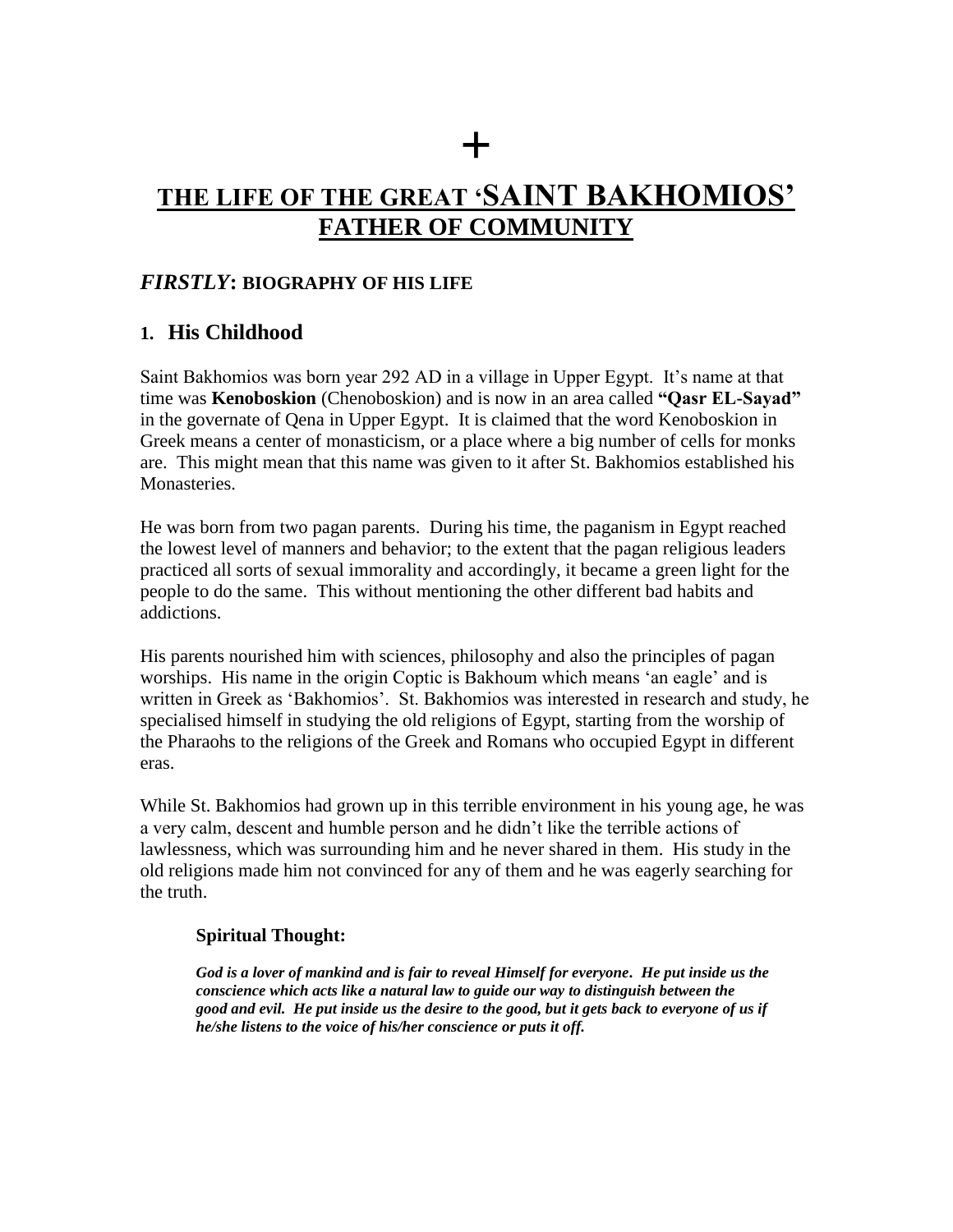### **2. Some Incidents In His Early Years**

When he was young, his parents came to him with some wine from their offering to the idols, he didn"t like to drink it but as they forced him, he vomited it out from his mouth on the spot. Another time his parents took him with them to offer worship to the idols where at that time was a big sea animal contained in a net around the bank of the river. When the animal looked at St. Bakhomios, it became agitated and broke the net and fled inside the river. The priest of the idols seeing this became furious and cried out shouting, "this is an enemy to our gods, cast him away from here". This matter disturbed his parents who kept questioning him saying, "why are the gods angry with you?" but he could not give them any answer as he was still searching for the truth.

Another incident happened where his father gave him some cooked meat and food to deliver to the laborers in their field, and the devils\* appeared to him like a group of dogs trying to attack him. He lifted his eyes up to the sky saying, "Oh God whom I do not know yet save me!" and they all disappeared. By the time he arrived at the field delivering the food for the laborers, it became dark so he preferred to sleep in that place till the morning. While he was sleeping, a daughter of one of the laborers who was so beautiful came to him and wanted to commit sin with him, but he jumped up quickly refusing this strongly and told her, "am I a dog to sleep with a sister, how could I commit such a defilement?" but she answered him back saying that, "everyone does the same thing". St. Bakhomios hearing this jumped and ran quickly returning home in the dark of the night.

\* The devil with his long experience with mankind, when he notices such behavior from a person, he expects that he/she will be a good person rejecting his evil ways. So he starts attacking and fighting him/her even if he/she does not become Christian yet.

### **3. Bakhomios" Youth**

When he grew close to twenty in year 312 AD, Constantine the great the first Christian Roman Emperor received messages that king Maximanous Daya of Persia is planning a war against him. King Constantine sent an imperial decree to gather all the men from the age of 20 – 25 to form a strong army for the war. St. Bakhomios was taken among the troops and while they have been travelling north, they passed by a village called "Latopolice" which now is a city called "Esna". They arrived there in exhaustion and tiredness, the simple Christian peasants went out of their homes carrying great amount of food and drink for them. This act astounded St. Bakhomios and he questioned himself saying, "why would these people who hadn"t seen us before do this hospitality for us while we are an army of soldiers who could attack their homes and trouble them?" The answer was given to him that because they are Christians and Christ is their God, He teaches them to love and serve everyone, even their enemies. This thing touched St. Bakhomios' heart and he felt a great motivation inside him to investigate about this new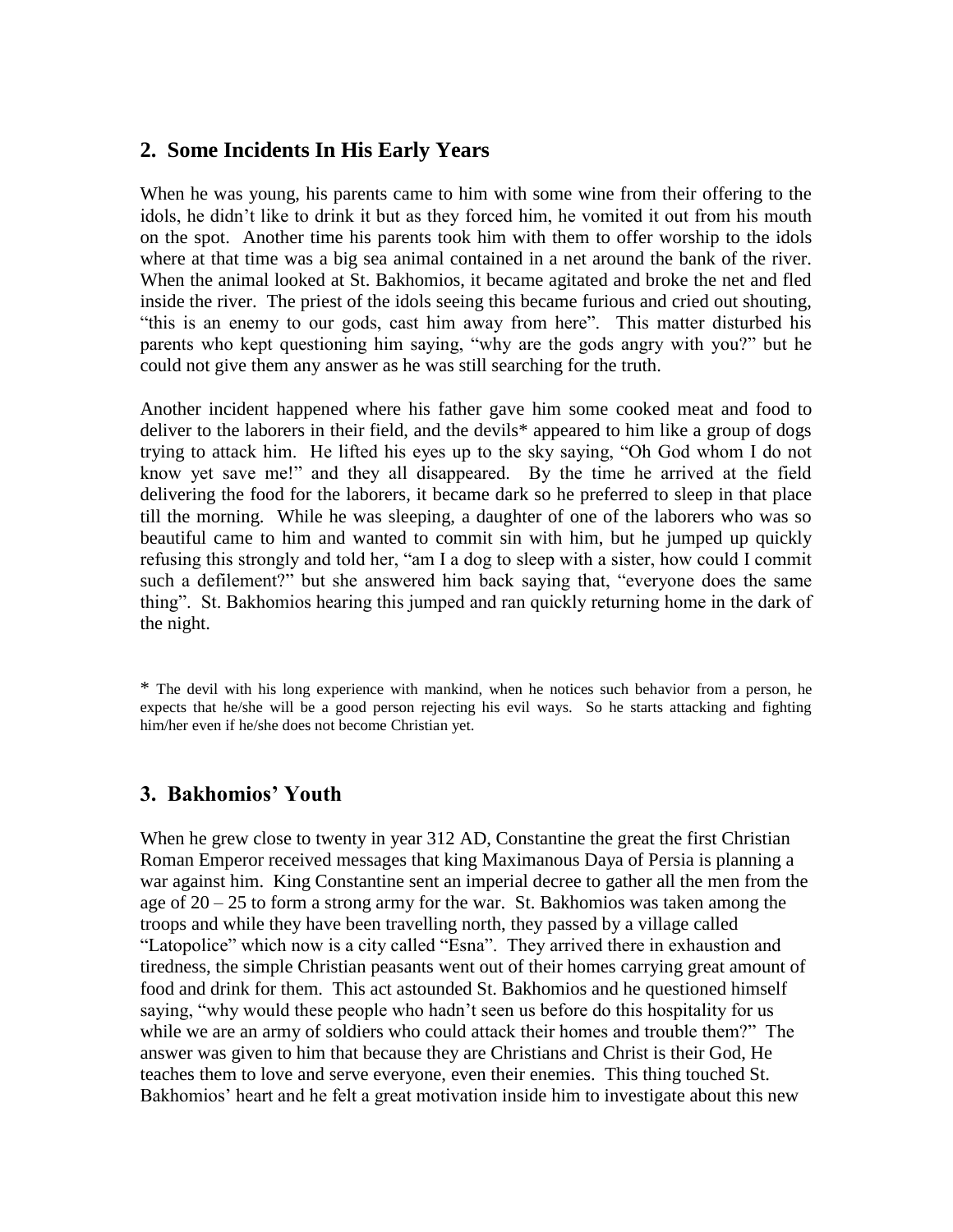religion which he hadn"t heard before. He spent most of this night with those simple farmers asking them about Christianity, comparing what they told him to what he studied about paganism and all the other religions being practiced in Egypt.

He felt in his heart that this is the true religion and he withdrew aside, lifting his hands up in prayer saying, "O my Lord and God Jesus Christ whom I don"t know yet but I feel in my heart that You are the true God. If You get me back safe from the war, I will administer to You all my life".

# **4. His Christianity**

A short time after this, God helped the Christian king Constantine to defeat his enemies and he sent a decree releasing all the recruited soldiers and officers to go back home.

St. Bakhomios did not go back to his home but he went to a village called **"Shenofeskia"** or "vsenset" and there he asked about a Church, met with a priest and explained to him his life story and desire to be a Christian. The priest accepted him after testing his real heartly desire and instructed him with the details of Christianity. St. Bakhomios stayed in the old desolate temple for the pagan idol "serabis" which was close to the Church. St. Bakhomios put all his heart in studying Christianity and grew up more and more in his faith, so the priest presented him to bishop Serabion who Baptised him. In the night of his Baptism, he had a vision as if he was standing in the open early in the morning, his right hand is stretched out and the dew gathered on his hand. It then turned to be a big amount of honey dropping on the ground and forming a big area full of honey. He heard a voice saying to him, "heed what is happening as you will understand it's meaning later". This took place year 313 AD.

As he started having Holy Communion, he felt his heart burning with the love of Christ and found what he was seeking for all his life. He decided not to go back to see his parents but to stay in the same place where there was a little garden with some plants and palm trees. He spent all his time in the Church serving and assisting the priest and looking after this little desolate garden, using it's fruits to eat and also to help the poor and needy in the surrounding area.

He dedicated himself for serving the poor, the sick and those who are in need by any way, while in the same time watering his heart with the Word of life from our Lord Jesus Christ.

### **Spiritual Thought:**

**"***The Lord grants you according to your heartly desire and fulfills your purpose, we will rejoice in Your Salvation and in the Name of our God we will set up our banners" (Psalm 20:4, 5) St. Bakhomios desired the truth with his heart and the Lord opened the way to him and helped him to know Him and be a member of His Holy Body.* 

*Do not put excuses to yourself that you are away from God because of circumstances or the environment around you; if you seek the true way with your heart, God will help you to find Him.*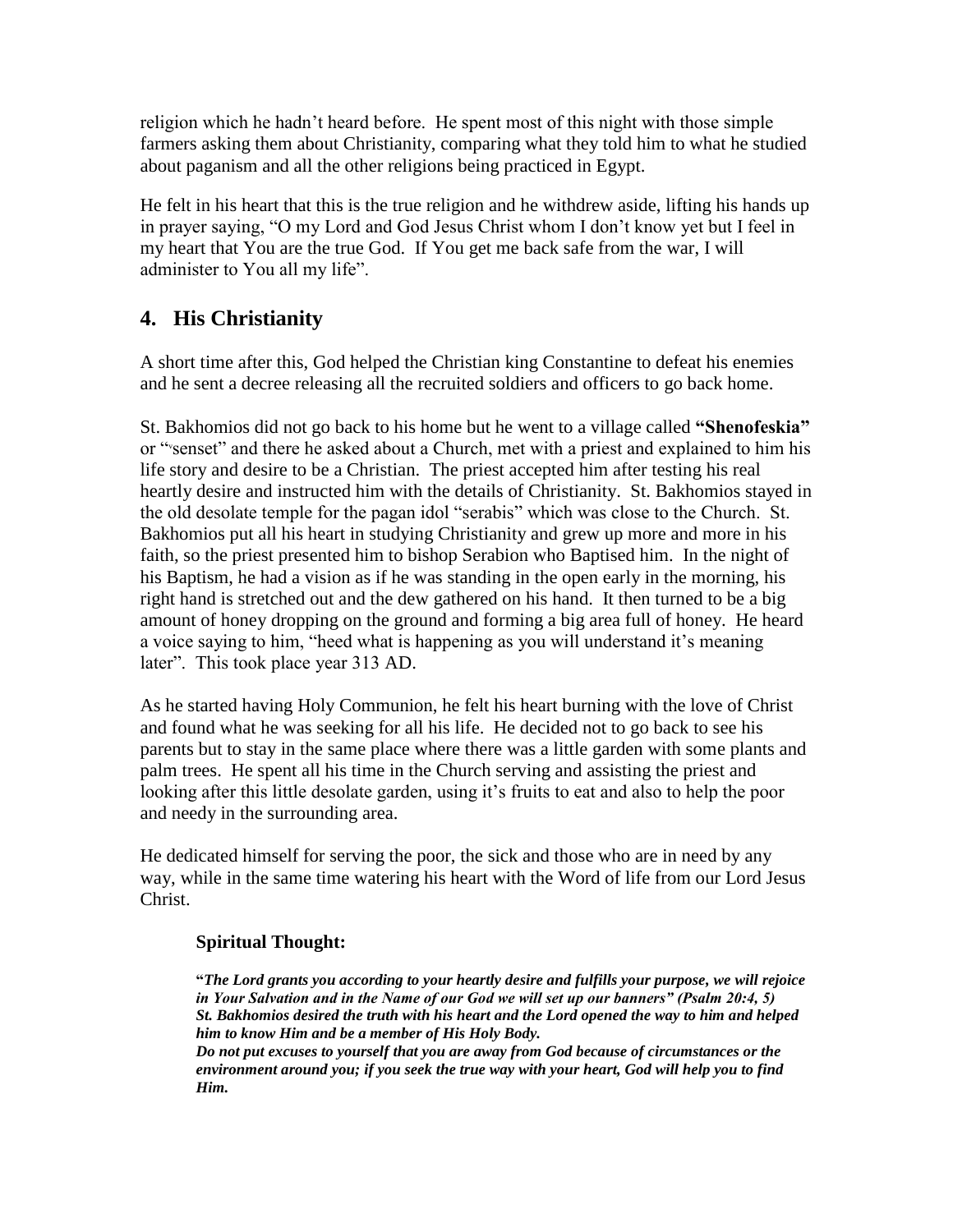# **5. Saint Bakhomios" Spiritual Growth**

He grew up more and more in the love of our God and Savior Jesus Christ, serving His Church and not missing out on having the blessing of a "cup of cold water" presented in the Lord"s Name. The area where he stayed at that time was full of poor people; added to it, there was a severe sickness which hit many of them and stopped their capability for work. St. Bakhomios used to look after their needs by collecting firewood and carrying it to their homes as well as offering them as much as he could from food and drink. St. Bakhomios continued doing this for three years.

He felt that the love of Christ is more inflaming inside him, so much that he wanted to devote himself fully for the Lord. He felt in his heart the desire to spare the time used in serving the people, to be dedicated fully in enjoying the love of the Lord in quietness and calmness.

He spoke with his confession father about this who said to him, "this is the way of monastic life in which I cannot help you. But I know that at the borders of our city towards the desert, their lives an ascetic anachorite in a cave, his name is father Palamon. I advise you to go to him and he can guide you in this way." Hearing this, St. Bakhomios was filled with joy and started arranging for someone to take his service for the Church and the needy people.

# **6. His Monastic Life**

After arranging everything early in one of the mornings, St. Bakhomios took some bread and water and started walking towards the mountain, asking the Lord to lead his way to where father Palamon was staying. He arrived at the cave of the old monk at sunset while knocking. St. Palamon came out to him questioning him about what he wanted. St. Bakhomios said, "I"m seeking your fatherhood to accept me as a son to you in our Lord Jesus Christ to teach me the monastic way". St. Palamon answered, "you seem from a rich origin and our life here is a very hard and tough life, you might not be able to cope in it. Most of our life is fasting, our food is only the basics which is enough for us to live; we watch long hours in prayers and reading the Word of God, working with our hands making baskets to be sold for our needs while the rest is given to the poor. We are here in real confrontation to the devil face to face, who sets his tough fights against us and added to many other difficulties which we also face. I advise you to go back to where you came from and keep serving the Lord in His Church which is a good thing you were doing."

Saint Bakhomios answered him, "father I came here with my full hearty desire to be a monk, I trust in my Lord Jesus Christ firstly and in your prayers and support secondly that I will be fully obedient to all your directions, with the grace of our God I will be able to achieve this way." Saint Palamon answered, "If this is the case, go back and taste it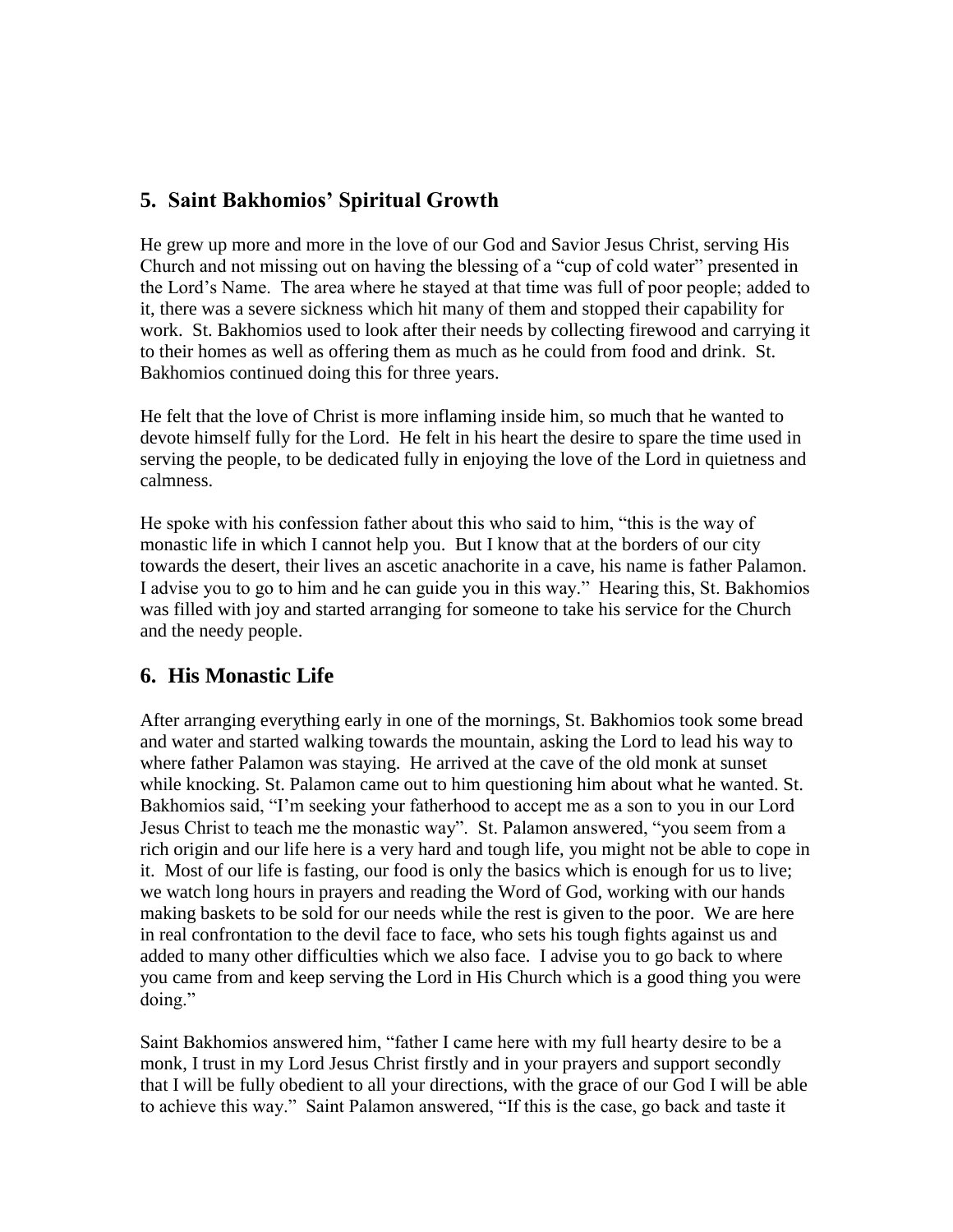yourself to see if you can cope in this way gradually according to what I explained to you and if you feel yourself fit for it, come back to me". St. Bakhomios said, "I came with a steadfast heart as I feel that this is my real desire and I already have delivered the services which I was doing to some other deacons to do them, I am sure through my Lord that this is the way I want and with your prayers, I will go well in it and you will be pleased with me. Please my father do not reject me as the Lord said, "He who comes to Me I will not cast out".

When St. Palamon found his steadfastness, he opened the door for him, kissed him and accepted him in and started teaching him the principles of monastic life.

St. Bakhomios grew very quick with the guidance of St. Palamon and his total obedience to his spiritual father helped him to grow more and more. He put to himself a rule that he will never do anything before asking his spiritual father which made St. Palamon happy and confident that he will be a pure monk for the Lord. Their life was grounded on a very strong ascetic way from eating very simple food (mostly bread and some water with salt and some vegetables from the ground). They used to watch long hours in prayer, praises and reading. Whenever they felt sleepy; they used to go out with baskets carrying the sand from place to place until they would feel awake and continue their prayers. They used to work by weaving baskets and sometimes they used to stay up till the morning working, praying and reading as well as having a bit of rest and continuing again.

An example for their high asceticism is shown on the feast of the Resurrection, St. Palamon asked him to prepare something early as it is a great feast. Accidentally the oil was poured a bit much while preparing and when St. Palamon saw it, he wept bitterly saying, "my Lord was Crucified for me yesterday and now I am comforting myself with eating food with this oil". St. Bakhomios apologized that he didn"t mean it and that it was accidentally poured from his hand; but this shows you how they were very strict in their fastings and careful in their asceticism.

In the same way, St. Palamon nourished St. Bakhomios by growing up with a real monastic life accepted before the Lord as an aroma of pure incense.

### **Spiritual Thought:**

*"Because I have not obeyed the voice of my guiders nor inclined my ear to those who instructed me; I was on the verge of total ruin, in the midst of the assembly and congregation" (Proverbs 5:13, 14)*

*In spiritual life, the most guaranteed way is obeying your confession father, who guides you in Christ and leads your step of growing until you achieve Heaven.*

# **7. Some Incidents With Saint Palamon**

(i) St. Palamon used to advise St. Bakhomios to go to the cemetery and watch the tombs of the dead people, in order to remember that this will be our end and that we shouldn"t care much for the body, as it will end up as dust one day. Once they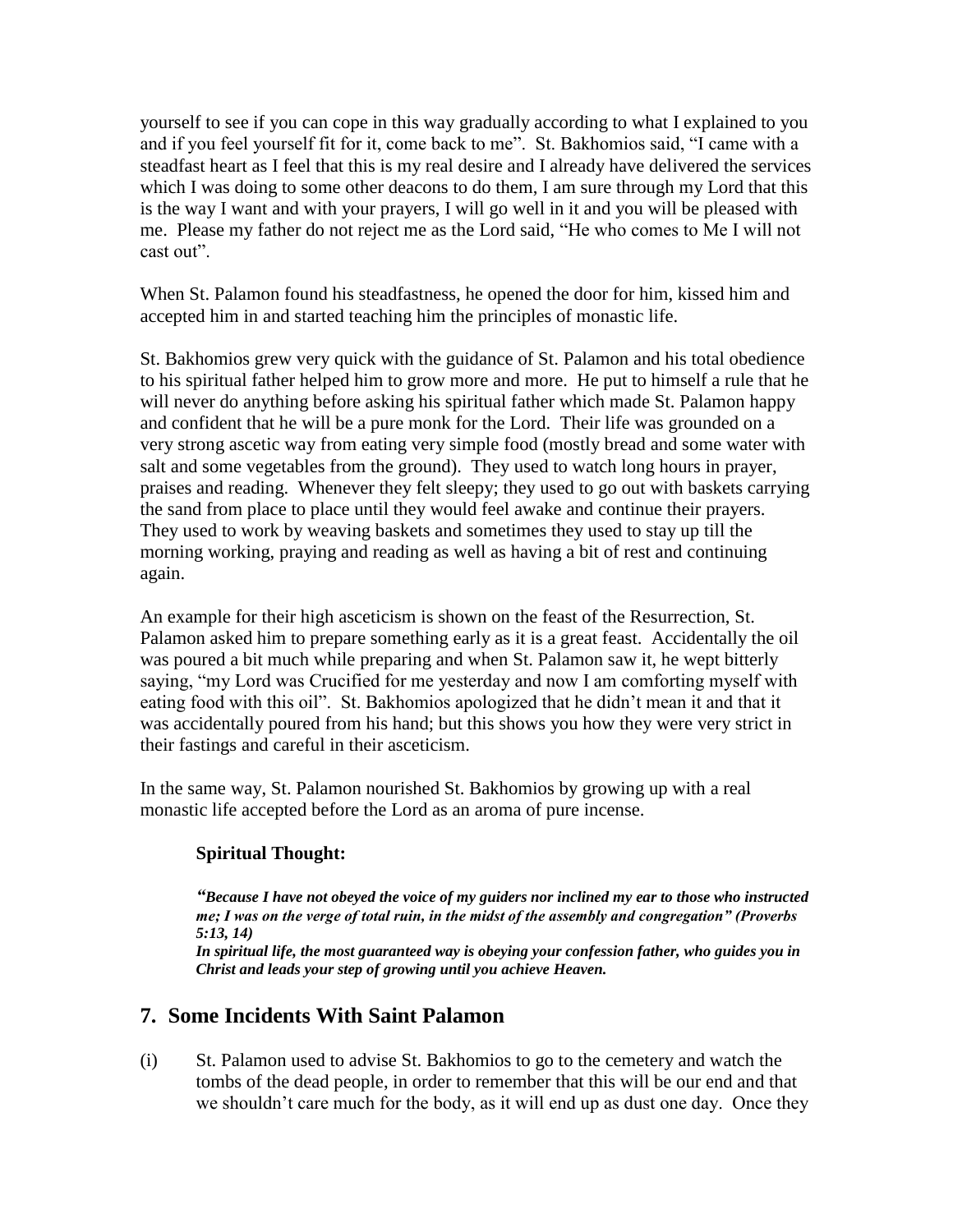went together to the cemetery and they saw some people weeping and wailing for the dead person. Then St. Palamon said, "look my son Bakhomios how they are bitterly weeping for a person who died and became dust; how much do we need to weep for our souls which will never die, but will either enjoy Heavenly life through her good deeds, or suffer in hell through her bad deeds.

- (ii) Once while they were working in winter time and burning some fire wood because of the cold; while continuously praying during their work, one of the brothers living nearby came to them. As St. Palamon received him, this brother spoke in a voice full of pride saying, "if you have confidence in yourselves that you are going straight before the Lord, let us see then who can stand on this fire and recite the Lordly prayer without being burned?" Then St. Palamon rebuked him saying, "cursed is this devil of pride who put this thought in your heart, it is better for you to stop this council of the devil". But the deceived monk did not listen to him; he jumped quickly following the council of the devil of pride saying, "I will do it! I will do it!" and he stood on the fire and recited the Lordly prayer slowly and went out without burning his feet. He then left them going to his own place puffed up with pride. St. Bakhomios said to the old father, "my father, I declare to you that this matter shocked me how this monk stayed on the fire without his feet being burned". Then St. Palamon answered, "do not marvel at this because the devil of pride is doing this for him permitted by God as God said in the Bible, "with the devious I also use sinuous ways" (2Sam 22:27). I tell you from now my son this person, if he continuous the same way will suffer a sad and dreadful end".
- (iii) It happened with this monk that the devil kept pushing him in his pride until he thought something of himself, then he came to him in a shape of a beautiful woman knocking his door. When he opened she started begging him saying, "have pity on me and let me stay here till the morning as I suffered loss of all my possessions and my debtors would kill me or sell me as a slave, I"m fleeing to another place away from them". In his blinded eyes he opened to her and then evil thoughts started to move him and he desired to have sex with her. As he approached her, she changed to the devil who hit him and fled laughing at him while tormenting him physically for a few days. When he could gather his strength, he came running to St. Palamon kneeling down and kissing his feet asking him to pray to God to forgive him this great sin. He confessed that he caused it to himself by his pride and disobedience. St. Palamon and St. Bakhomios wept for his sake and received him inside to pray for his sake but while they started to do this, the devil came and hit him again and kept tormenting him by hitting him to the ground, but with their prayers the devil left him. As St. Palamon was thinking to put him in another place till he repents, the devil came again and aroused him to hold a tree branch, trying to kill St. Palamon and St. Bakhomios. While St. Bakhomios tried to take the branch off his hand, the devil pulled that monk strongly and kept pushing him running away until he stumbled in a big furnace of fire and was burned and they wept in tears for his sake.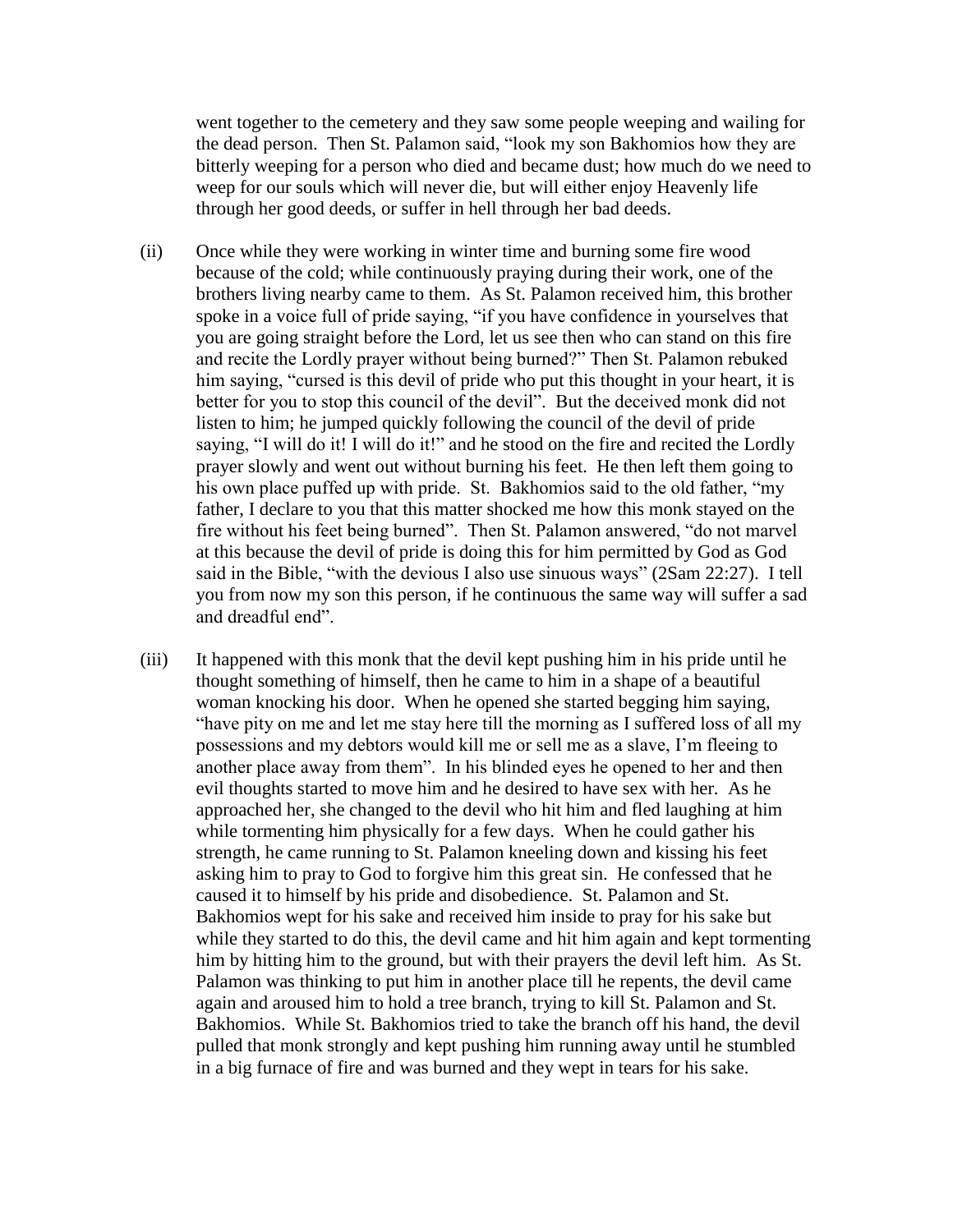#### **Spiritual Thought:**

*"When pride went up to Heaven, it made the Heavenlies fall down to hades and the Lord came in humility from Heaven to earth to save us from hades to Paradise" (from the paradise of the holy fathers)*

*The most guaranteed way to Heaven is the way of Humility and the person denying his/her own will and thought and submitting him/herself to the advise if his/her spiritual father. We never trust ourselves but our trust is only in our Lord who Said, "learn from Me for I am Humble and Meek in heart" (Matthew 11:29)*

### **8. God Calls St. Bakhomios To Start The System Of Monastic Community**

- (i) St. Bakhomios on his way back from crossing the river to buy their needs, he used to go to a desolate place full of broken trees and branches, thorns and weed plants. He used to stay there for a while to enjoy a time of prayer quietly with his beloved Lord Jesus Christ and then collect what they needed from the broken branches to be used as fire wood. Sometimes he used to continue praying, not feeling the time until the ground under his feet became mud from his tears and sweat. If a thorn hit his feet, he would remember the thorn of sin that hitted mankind and caused death upon Adam and his descendants and also the thorn that pierced the Head of our Lord to remove the sin from us. This place he used to go to was called in Coptic **"Tabanseen"** or used to be named "Tabenna".
- (ii) One day while he was there in his prayers, an angel appeared to him and told him "God sent me to you to start a new system in monastic life which will make monasticism a bit easier and more affordable to many who cannot achieve it the way it is now. This explains the dream which you had at the night of your Baptism, which was the dew gathered in your hand turned to honey, dropping and spreading on the ground. This new system will enable monks to live together in a monastery to support each other and help each other growing, fulfilling the commandments of our Lord on the way to Heaven. This is the meaning of the dream that you, loving the Lord with all your heart and being filled with the sweet words and Commandments of the Lord which is like honey; you will start this system, leading thousands of people in this way to the Lord. The honey that spread on the ground symbolises to the monks with their pure and beautiful way of life spreading here in this area and throughout the whole world. Go back to your father Palamon and ask his permission and when you come here to start, I"ll come to you again and deliver to you a copper sheet written in them all the instructions on how to establish and run this new system of monasticism".
- (iii) St. Bakhomios returned to his spiritual father St. Palamon who told him that, "I was expecting this to happen since you told me about this dream". He added, "I feel it is too hard for me to live without you after I"ve been used to you with me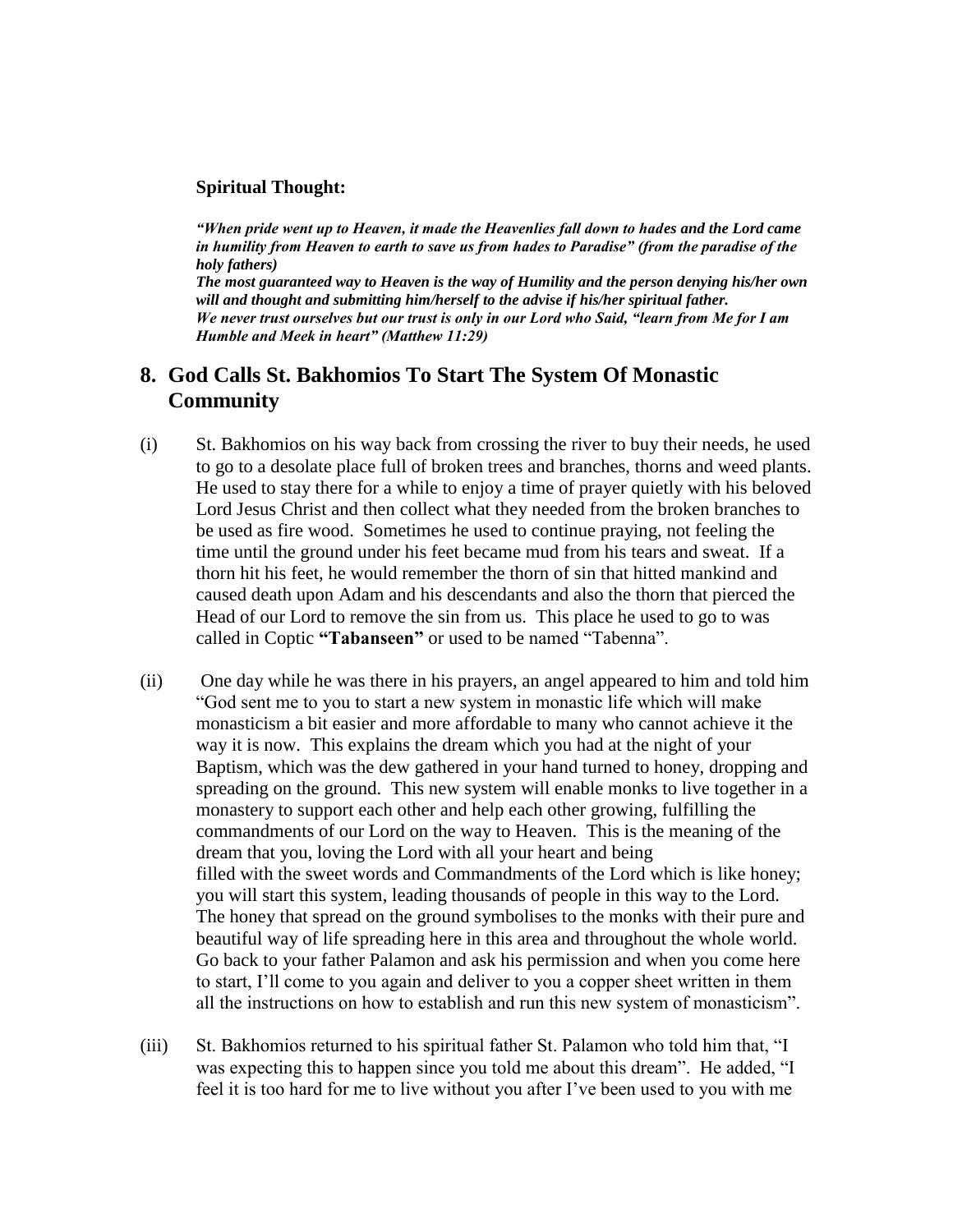for seven years in full obedience and especially in growing old. I feel it is better for me my son to come with you in the area which the Lord appointed to start in and be with you until it is settled and until the Lord allows me to be free of the heavy body and depart of this world".

### **9. Starting The System Of Monastic Community**

- (i) Both St. Palamon and St. Bakhomios traveled to this area called **"Tabanseen"** where the angel chosen by God told him to start this new system of monastic community. St. Palamon stayed with him until he started to build a small dwelling for himself and then said to him, "I feel my soul within me is eager to go back to my solitude. It has been informed to me by my God that He Had chosen you for this great thing, to build a monastery here which will be filled with men desiring the full life with Christ. God will bestow upon you patience, longsuffering and wisdom to lead them in this angelic way of monastic life. One thing I request from your love, is that you visit me always to see how you are so I can rejoice and feel supported when I see you. I will also try with all my ability, according to my health to visit you between your visits to also fill my heart with happiness, seeing the success of the work which the Lord entrusted you for."
- (ii) It occurred like this for some time but not for long as St. Palamon became very sick and weak. This made St. Bakhomios' visits more frequent and this continued for some time. Once when St. Bakhomios visited him, he felt that he was very close to his departure, so he called the fathers and brothers in the surrounding area who used to be disciples for St. Palamon. They surrounded him till the Lord allowed his soul to come out of his body. They all wept, kissing his hands and feet as he was a great father and guide to them all. They kept all the night in prayers and praises and then prayed the Holy Mass. They then buried his body and St. Bakhomios returned to the area where he started to build the monastery.

# **10. Saint Bakhomios" Brother Joins him**

- (i) Bakhomios had an elder brother named John whom he hadn"t seen since the time he left to join the army. When all the other young men returned from the war except St. Bakhomios, his elder brother John kept searching for him until he heard about his conversion to Christianity and his monastic life. He finally found him and came to where he was. St. Bakhomios received him joyfully and preached to him about Christianity saying that, "the life in the world is temporary compared to eternal life after death and it is not wise to waste the eternal life for some enjoyments in this short time we are living in the flesh". John seeing the grace on his face and the way which he lived, worshiping the Lord, he was touched in his heart and he preferred to stay with St. Bakhomios in order to become a monk like him.
- (ii) They used to push themselves in great deal of fastings, prayers and watching over night. They used to sell what they worked for with their hands, get what they needed while giving the rest to the poor. Each one had a garment and an outside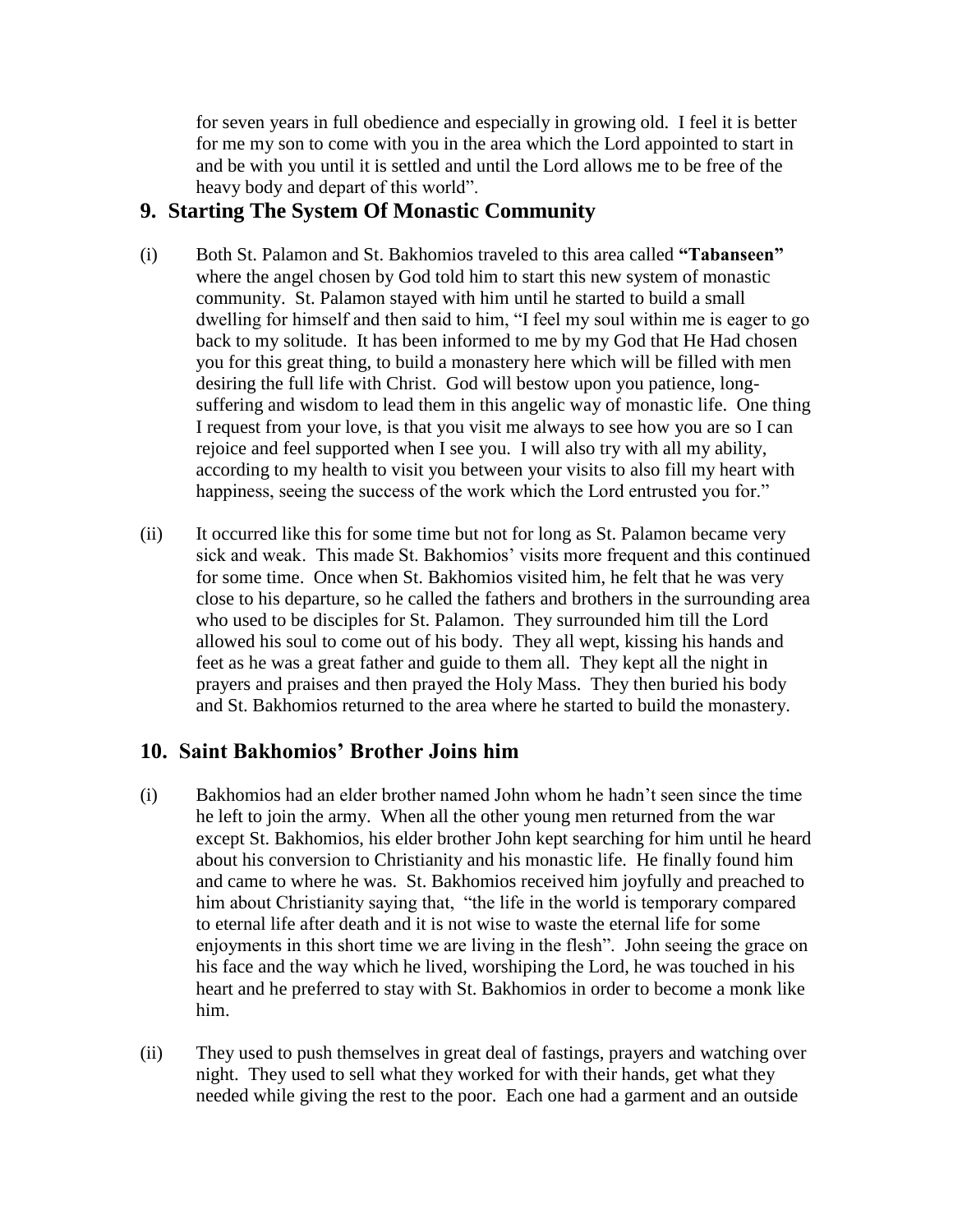cloak as well as a head cover like the one worn by the monks. They used to start their work and continue in it even if it got very hot from the sun during the day. They never changed their place of work until they finished it, enduring the very hot heat of the sun; fulfilling the commandment of the Lord:- *"He who wants to follow Me, let him deny himself, carry his Cross and follow Me"*. (Matthew 26:24)

(iii) It happened once while waiving the palm leaves near the water of the river, that suddenly appeared a huge crocodile coming towards St. Bakhomios. John seeing this cried out to him loudly saying "run out quickly". St. Bakhomios looked at him calmly with a smile saying; "Do you think John that the wild animals can hurt us unless God allows it?" While he was saying this, the crocodile was coming very close to St. Bakhomios, so he took some water in his palm, made the sign of the Cross on it and sprinkled it on the crocodile saying, "God gives you an order not to come here again". On the spot the crocodile sank in the water and never appeared again. John seeing this came kissing his hands and feet saying to him, "I used to call you brother being older than you in age but after seeing this, I now call you my father".

# **11. Building The First Monastery**

- (i) The fame of St. Bakhomios went all around the surrounding area and some other cities. Many desired to come to stay with him and join the monastic life. St. Bakhomios felt the need to build a suitable dwelling for those who would come to him in obedience to God, Who Said to him through the angel that he would be a father for the monks in the new system.
- (ii) The first group of disciples for him were three men from the surrounding area (Besenta-ees, Sorous and Bishay) who after testing them for some time, accepted them and dressed them in the monastic habit. St. Bakhomios used to serve all their needs until they became strong on the way; then they could start to carry the responsibility with him. From this time, other groups of people started to come to him and he put them under test in the new building which was dedicated for receiving the new brothers. They would stay in it under test till they show their fitness before allowing them to enter the main building of the monastery.

# **12. St. Bakhomios Builds A Church In The Monastery Location**

(i) In the start, as the nearest Church was a bit distant from the monastery location and as the number of brothers joining him increased, he took them and built a small Church in the Adjacent village. Every Saturday he used to take the brothers for a walk to pray the vespers, the midnight praises and then attend the Holy Mass to commune from the Body and Blood of our Lord, then come back to the monastery Sunday morning.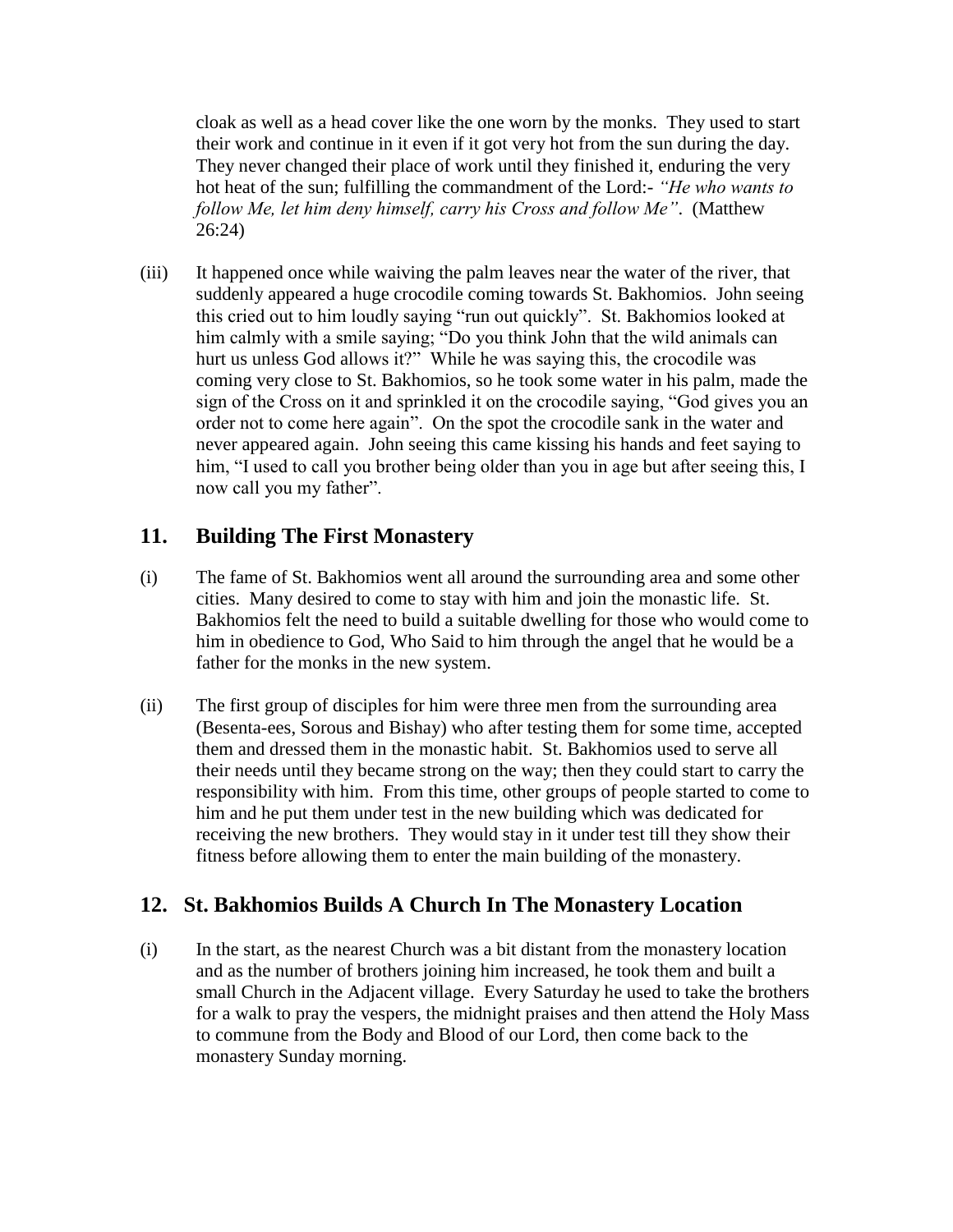(ii) As the numbers of the brothers increased to one hundred, St. Bakhomios found it was fitting to build a Church in the middle of the buildings of the monastery. He used to call the priest from the village to pray the Mass for them as St. Bakhomios totally refused any priesthood for himself or to any of the monks. This was so that the devil might not fight them with the thought of priesthood, or trouble them with its pride. He used to say to them that, "a big fire arises from a small spark" and he was protective over his monks against the fire of envy or jealousy among them; so he preferred to take it off from it's routes.

### **13. The Growth of the First Monastery and It"s Administration**

- (i) As the number of the brothers increased, he used to establish more buildings to cater for them. There was a need to put a system for administration and how to run their day to day needs by the instructions of God, given to St. Bakhomios in the copper sheet delivered to him by the angel. St. Bakhomios made an administration system for his monasteries so that the monastery could fulfill all the needs of the monks inside it (it was self-sufficient).
- (ii) Inside the monastery there were living areas, kitchen and a dining hall, Church, library, workshops, gardens for vegetables and fruits, a place for the monks to go to when they get ill and store rooms. There was a monk appointed for the gate, others for cooking, others for sewing clothes, others for making shoes e.t.c.… from the different needs of the monks staying inside it. He always chose a monk who had good conduct and shown to be righteousness, to be in charge of each building or activity. He also used to replace that person in charge every few weeks with another person so that all could share the responsibility and also so that no one feels their authority over the others.
- (iii) There were also some monks in charge of selling the goods that the monk does during their work time and buying what the monastery needs. He used to meet with the brothers three times a week (one on Saturday and two on Sunday) to study the Bible with them and deliver to them his directions. He also allowed the monks in charge of the different buildings to conduct meetings on Wednesdays and Fridays, to give the needed administration instructions to the brothers who work in the building.
- (iv) He also divided the monks into groups according to their spiritual level and for each group, he set certain times for prayer; certain length of obstaining from food everyday; types and amounts of food and different monastic practices. The monks used to sleep in rooms i.e. three in each room. They used to sleep on beds built of stone with a bit of height on the end for the head. Some of them used to sleep while sitting on a chair and covering themselves with a cover.

# **14. The Arrival Of Saint Tadros The Disciple Of Saint Bakhomios**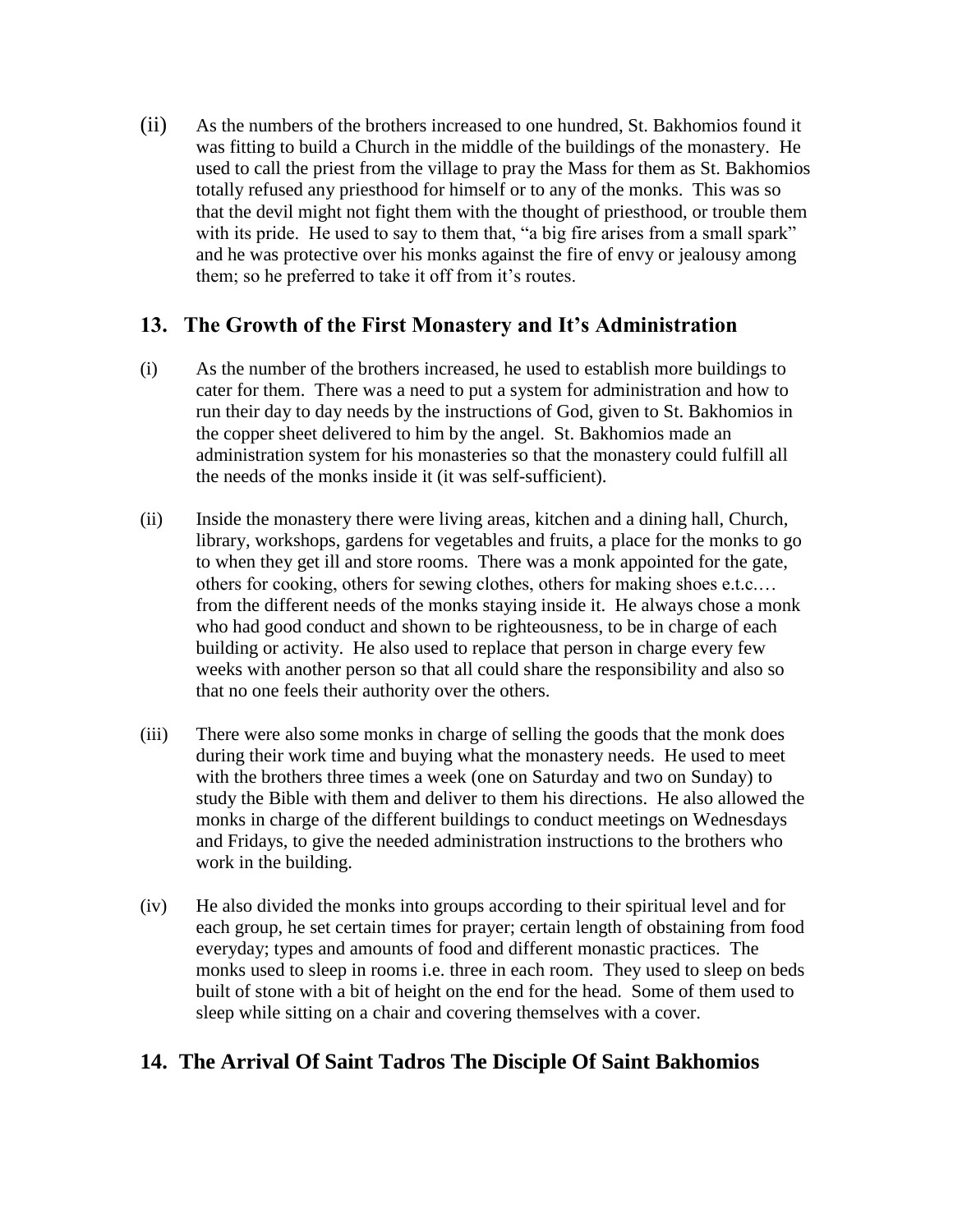*NB: St. Tadros was the beloved disciple of St. Bakhomios whose name used to always appear with St. Bakhomios his father in the history. We'll put here a very brief about St. Tadros' childhood and how he found out about St. Bakhomios; but we will issue with the Grace of God another book about St. Tadros.*

- (i) St. Tadros was born from a rich family in Upper Egypt and he was educated at school as was the habit or according to rich families. Since his early age, he started to practice as much as he could of ways, very close to monastic life such as fastings etc.…
- (ii) At the age of fourteen against the will of his parents, he joined one of the small monasteries in his area. Six years later, one of the Bakhomian monks (Fr. Bakos) visited their monastery to stay over night on his way back from getting different needs for the monasteries. In his stay, the monks gathered around him asking about St. Bakhomios, his teachings and monastic system. St. Tadros was listening and his heart was burning with fire desiring to join the monasteries under the spiritual guidance of St. Bakhomios. After the meeting was concluded, St. Tadros went to the room where Fr. Bakos was and begged him to take him to see St. Bakhomios. Fr. Bakos knowing that he was from a very rich family and still young, refused to take him to avoid any conflict with his parents.
- (iii) In the morning when Fr. Bakos walked back to the riverbank returning in the boat, St. Tadros had already prepared himself and kept walking behind him without him knowing. When Fr. Bakos got into the boat and started sailing north to the monastery, St. Tadros kept walking on the bank and calling him, "please take me with you". The brothers with Fr. Bakos said to him that, "he seems very tired of walking and insisting to come with us, let us accept him and leave the matter to Bakhomios to decide". So they returned to the bank and accepted him into the boat.
- (iv) St. Bakhomios knew by the spirit about the coming of St. Tadros with the brothers and when Fr. Bakos greeted him, he reported his journey to him then St. Bakhomios asked him about Tadros which shocked everyone.
- (v) When St. Tadros was called to meet St. Bakhomios, he couldn"t believe it and kept kissing his hands and feet with many tears thanking God that He fulfilled his desire and allowed him to be under the spiritual guidance of St. Bakhomios.

#### **Spiritual Thought:**

*"Everything you ask in prayer, believing you will receive" (Matt 21:22). It is obvious from what we mentioned about St. Tadros, that he had been praying a lot over this very night and although he was refused by Fr. Bakos to go with him, he was confident that God would listen to his request and allow it. We have to highlight the fact that he put his effort in prayer and showed his insistence to have what he thought*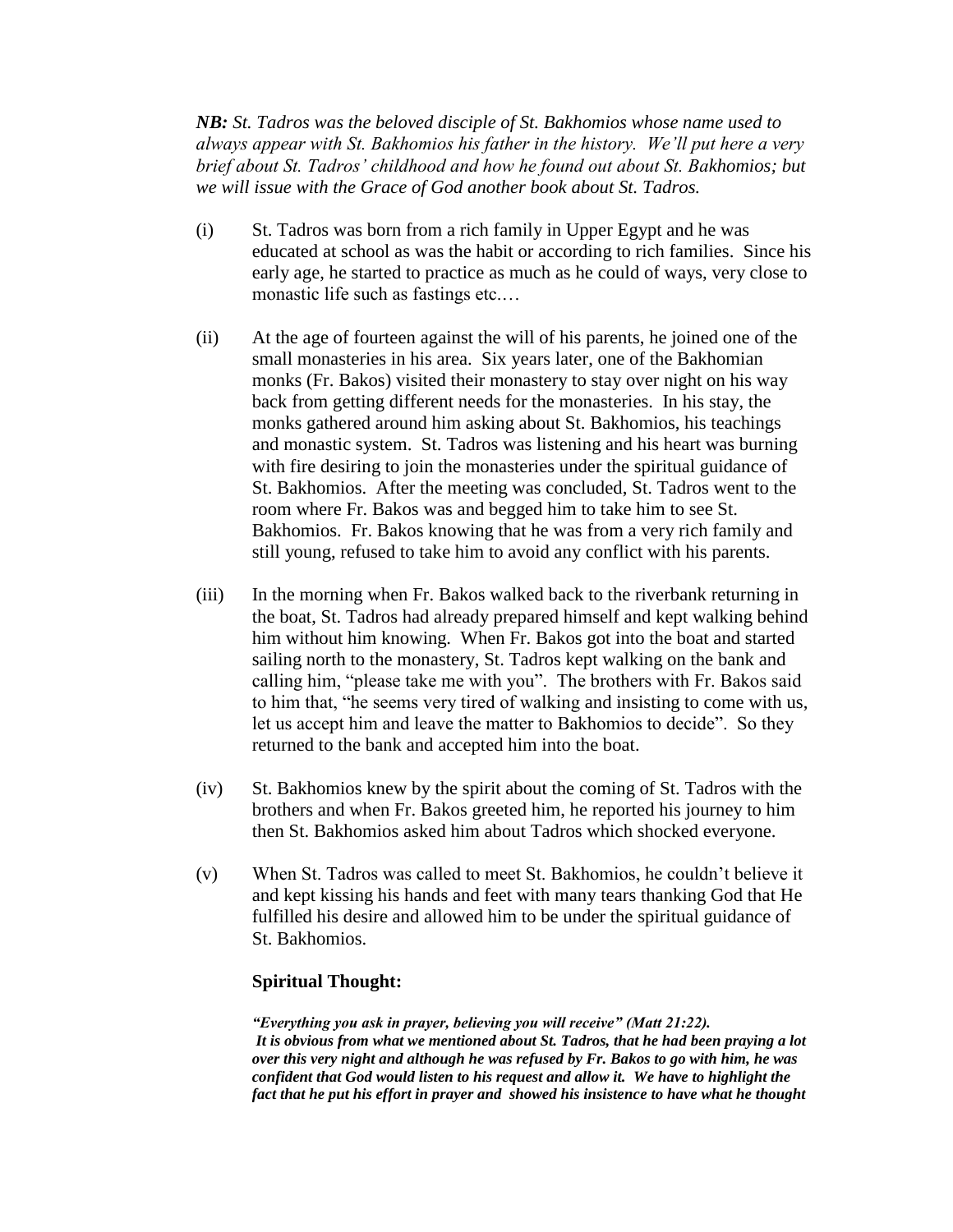was the best for his monastic life. The effort he did by walking all the way to the *riverbank after a sleepless night and insisting by following the boat while sailing north; God looked to his sincere heart and granted him what he desired, especially because it was a spiritual desire.*

*This tells us the way to achieve spiritual goals. It is a trinity of things working together. These are:* 

- *1. you pray for what you desire in your heart,*
- *2. you put your utmost effort into it,*
- *3. God looking to your sincerity, He opens the way for you.*
- (vi) St. Tadros pushed himself very much in full obedience and submission to his father St. Bakhomios. This made St. Bakhomios feel his very sincere heart and seeing his great humility, trusted him to be his private disciple to be with him in all his movements. Eventually he used to send him to manage different matters in the monasteries on his behalf.
- (vii) St. Tadros had a great role in the Bakhomian monastic community during the life of St. Bakhomios and also after his departure. He was the only who could control the monasteries, following the same system of St. Bakhomios after the fail of three consecutive fathers to do so.
- (viii) The news of the high monastic level of St. Tadros reached his city of birth. His mother with his younger brother Paphnautius came to visit him. His brother Paphnautius seeing with his eyes the high spiritual life of the monks there, he stayed and became a monk under the fatherhood of St. Bakhomios. Later on he was appointed to be the father in charge (Abbot) of one of the monasteries.

### **15. The Coming Of St. Bakhomios" Sister To him**

- (i) St. Bakhomios also had a sister called Mariam who was still a virgin after her brother John left home to St. Bakhomios. She found out where they were and came to them. When the monk in charge of the gate informed St. Bakhomios about her coming, he sent to her the following message:- "it is enough to know that I am still alive and I am well with the Grace of my Lord God and Saviour Jesus Christ; but don"t be upset that you will not be able to see me. If you would like to seek the salvation of your soul and join us in this angelic way of monastic life, I can build you a monastery and I am sure that with the Grace of God, many sisters will join you. By this, you will become a blessing to many other sisters to lead them on the way of salvation". When his sister heard this message from the gatekeeper, she was touched and wept in tears and sent a message back to St. Bakhomios that she accepts it and desires it in her heart to be a devoted nun for our Lord Jesus Christ.
- (ii) St. Bakhomios hearing this was glad and he received her and preached her with the word of life. She was Baptised and confirmed then St. Bakhomios took some of the brothers and built for her a small building to live in. Very soon a lot of virgin women heard about it and they came joining the convent, so St. Bakhomios built for them some more buildings and a small Church in the middle of them.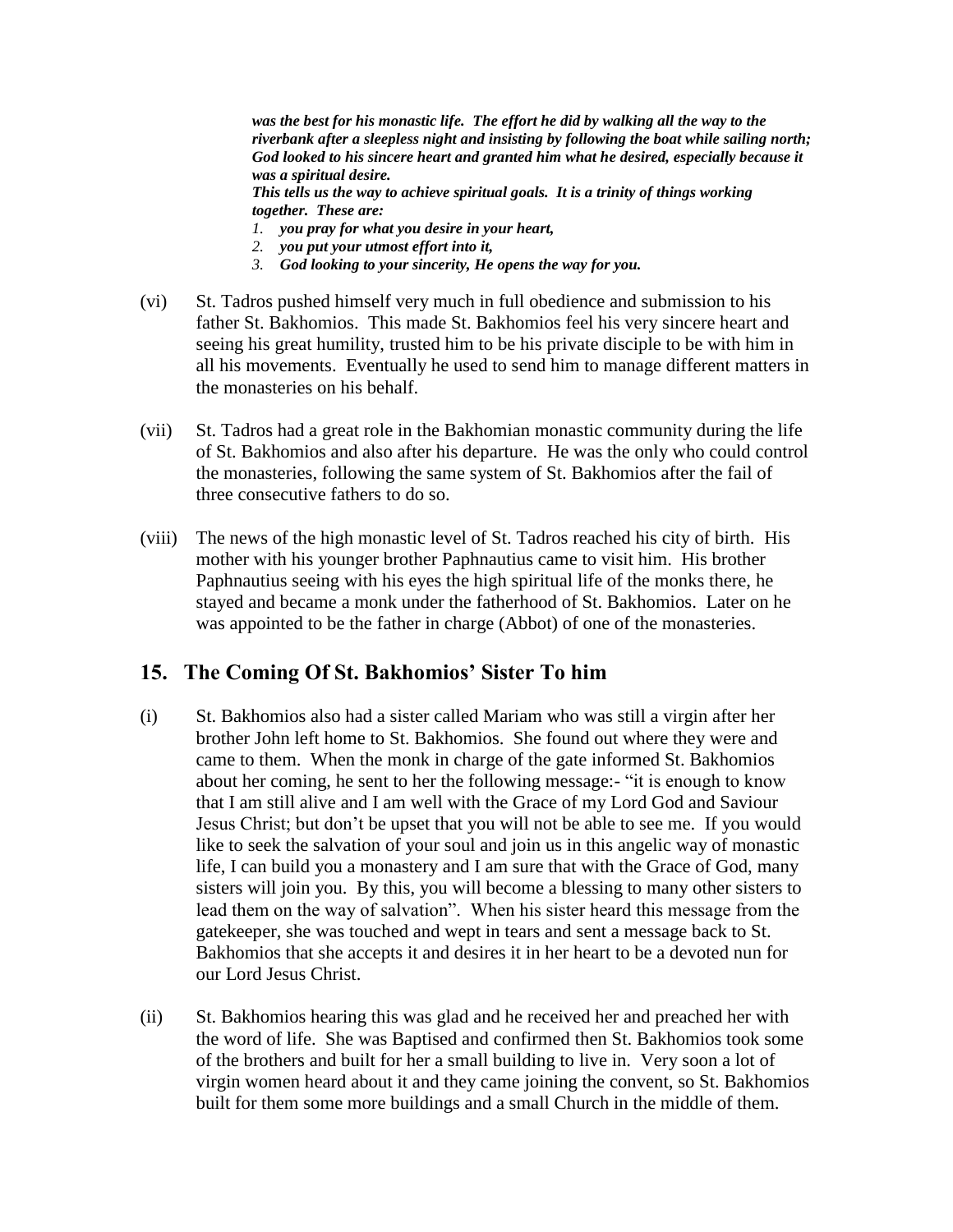- (iii) St. Bakhomios chose one of the aged monks (Fr. Peter) who was witnessed by all for his virtuous life of Godliness and appointed him to visit them daily to guide them in the monastic way. St. Bakhomios gave them a booklet with all the rules and different practices they should follow like the monks. This convent grew until it catered for about two thousand virgins and it was a great blessing at that time. Mariam the sister of St. Bakhomios became the mother for all the virgin sisters in that convent, leading them in the way of the Lord with the help of Fr. Peter, under the guidance of St. Bakhomios. He used to follow up on them on a regular basis.
- (iv) If one of the brothers intended to visit his sister or a relative in the convent, St. Bakhomios used to send them to Fr. Peter who in turn informed the mother. She then is accompanied by one or two sisters staying with the visited sister during the visit. They then conclude the visit with a prayer and return back to their own places.
- (v) If one of the sisters passes away to the Lord, the mother informs Fr. Peter who sends the message to St. Bakhomios to prepare for the burial. The mother is helped by some sisters in preparing the body to be wrapped with a shroud; according to the burial custom and they carry her in a coffin to the Church for the funeral prayer. Then they carry her to the cemetery which used to be some distance in the mountain, bury her with the usual prayer and return feeling sorrowful for loosing a sister.

# **16. An Incident Of St. Bakhomios" Sickness**

- (i) It happened that St. Bakhomios got very sick to the extent that the fathers and brothers thought he was passing away. The fathers who were appointed in charge of the different monasteries and services, gathered around him in his sickness and started pursuing St. Tadros to promise to them that he will be in charge of the monasteries if anything was to happen to St. Bakhomios. They kept pushing it claiming that there was no one like St. Tadros who was very much with the same spirit of St. Bakhomios; also because he knew everything about the monasteries as he used to accompany St. Bakhomios everywhere. St. Tadros kept refusing this thought in his humility but under the continuous pressure of the other fathers, he accepted.
- (ii) God visited Saint Bakhomios with healing and became well and he knew in his spirit that something happened while he was unconscious in his sickness. In his fatherly love, he mentioned this to the fathers meaning to guide them on the way to Heaven and protect them from the hit of pride and vainglory. St. Tadros hearing this, being a very honest person answered before anyone else did and explained to him what had happened, mentioning that he cannot hide it. He said that he accepted the request of the fathers under their pressure; while also explained that in his heart he never thought in leadership or to become a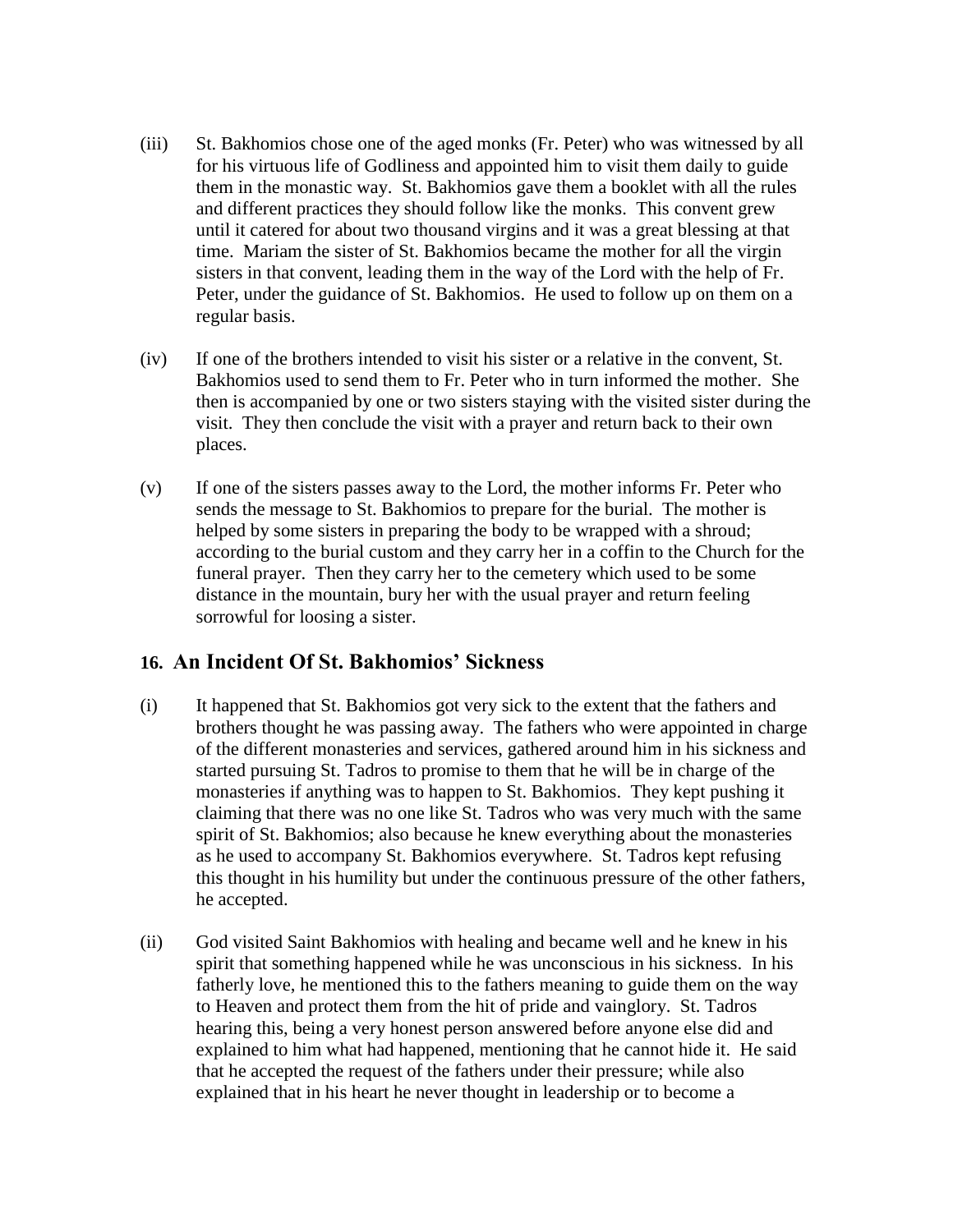replacement to his father St. Bakhomios. St. Bakhomios being an experienced spiritual father; to protect his beloved son St. Tadros from the devilish trials answered, "although I know that you didn"t mean it or want it in your heart but it is still a sin to do so. To recover from it, you need to keep some time in solitude away from all responsibilities and to practice some work of the beginners until I tell you to return back".

- (iii) St. Tadros accepted this wholeheartedly and even while he was in this period of time appointed to him for this spiritual exercise by St. Bakhomios, he used to cry in tears asking the Lord to forgive him his sin.
- (iv) This incident was the reason that St. Bakhomios at his departure, appointed another father to be the leader for the monasteries after him while in the same time, he inspired St. Tadros to take on for the leadership of the monasteries. This will be explained later.

### **Spiritual Thought:**

*" For whom the Lord loves, He chastens and scourges every son He receives. If you endure chastening, God deals with you as with sons, for what son is there his father does not chasten" (Heb 12:6,7).* 

*From this incident, we see that the spiritual way is not easy at all and needs a lot of cauciousness and this is more highlighted in the monastic life. It tells us about how those holy fathers were very concerned in the salvation of their children. To achieve this, sometimes they need to act like the sourgeon i.e. while they are wounding with a scalpel, they are healing at the same time. It also explains how much the monks at that very early time were very obedient to their fathers and accepting all their guidance without any winging. This was the mystery behind the great virtues and high spiritual progress they showed which was witnessed by the whole world which moved many prominent people to travel to Egypt and walk over the deserts to meet one of those holy fathers to seek a word of spiritual benefit.*

# **17. St. Bakhomious" Final Sickness And Departure**

*In the last year of St. Bakhomios' life, pestilence (a plague) hited the people in the areas where his monasteries were. It killed many people as well as many fathers of their monasteries (it killed about 130 of the monks). St. Bakhomios himself while he was always visiting the brothers who were sick, he himself got infected.*

(i) It happened once while he was working in the fields with the brothers during harvest time, that he lost his balance and fell on his face. The brothers hurried to help him and they found that he had a very high temperature. They carried him quickly to the monastery where the house was allocated for the sick people were. Being their father whom they all loved, they tried to comfort him by all means during this severe sickness but he refused totally any special treatment offered to him, making himself exactly equal to everyone. The symptoms of this sickness is; colour of skin quickly changes, the eyes become dark red like blood and gets to stages like becoming out of conscious as if a person is in a shock.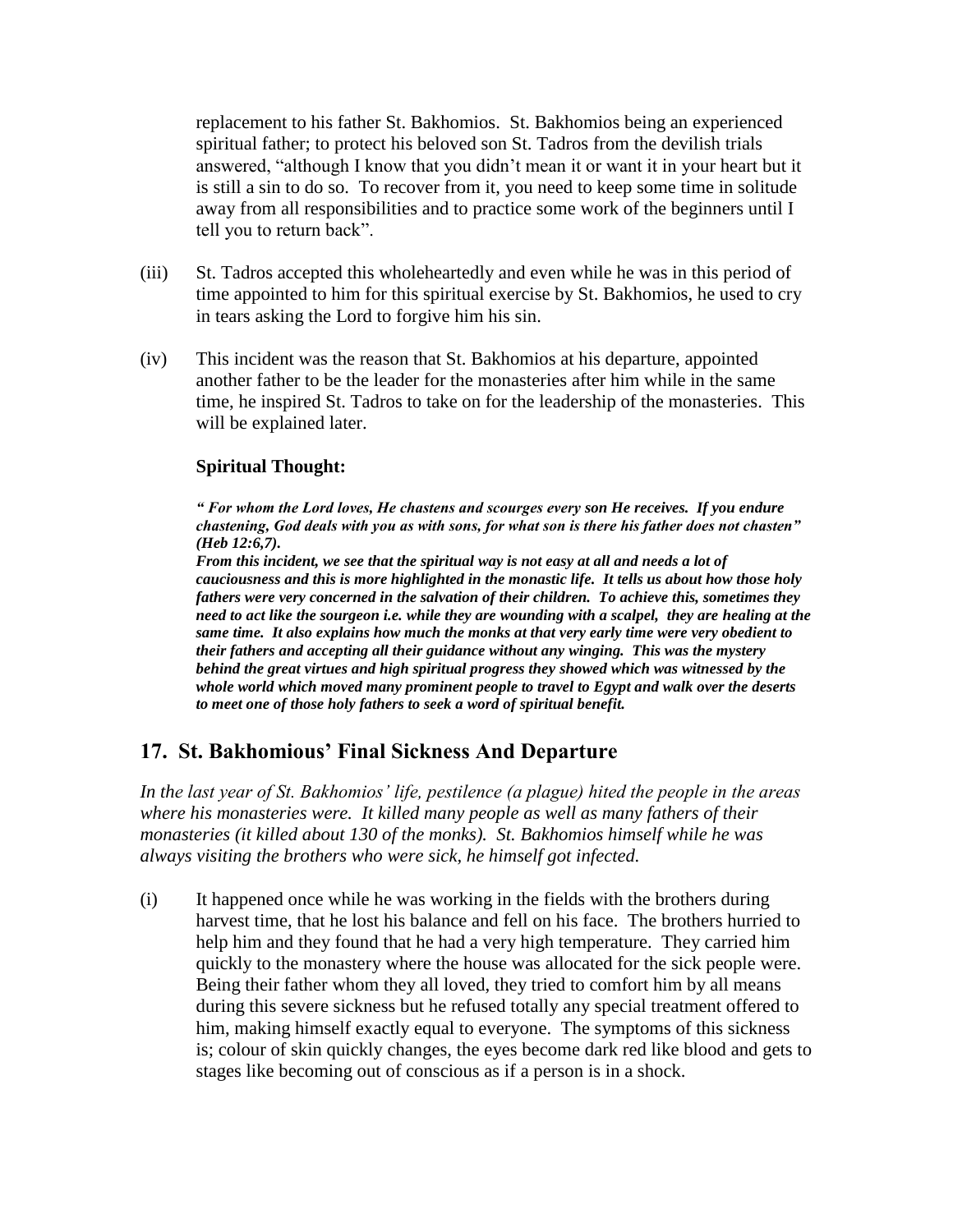- (ii) St. Bakhomios started to get sick during the Holy great fasting and he became even more affected in the beginning of the Passion Week. He had a vision of an angel who came to him saying that, "the Lord will accept from you a great offering in the day of the feast of the Resurrection". He thought that it meant that he will depart on the Resurrection feast day but what actually happened on that day was Fr. Paphnatious (the brother of St. Tadros his disciple) departed after the Mass of the Resurrection feast.
- (iii) The sickness did not stop St. Bakhomios from fasting the same habit of Passion Week while it was very painful to him. In the evening of the Holy great Friday after the prayer, he gathered all the fathers and brothers of the main monastery where he was staying and started telling them how he feels in his spirit and that he will soon depart from the world. He reminded them about all the monastic rules, the spiritual ways which he taught them, how he was making himself an example for them in everything and that he did not ask them to do something that he did not first practice. He commanded them to keep all the principles and laws of their monasticism which will help them to inherit the Kingdom of Heaven.
- (iv) As St. Bakhomios spoke to them with many similar things, St. Tadros was next to him weeping in tears all the time feeling the great sorrow that he will loose his beloved spiritual father. St. Bakhomios' sickness stayed long with him until three days before the feat of Ascension of our Lord (forty days after the Resurrection).
- (v) At that time, St. Bakhomios felt that his departure was at hand so he called all the Abbots in charge of the different monasteries and mentioned to them that he is soon departing. He asked them to choose one of the fathers to lead them in the way of the Lord replacing him. They all wept and said to him, "it is too hard for us to know that you are leaving us, we know nothing but your teachings for us and you are our father after Christ; so we ask you to appoint whom you see fitting to lead us".
- (vi) St. Bakhomios said to them, "I feel that Fr. Petronios will be a leader for you in Christ after me". After the fathers left him and on the evening on the feast of Ascension while Tadros was with him serving his needs, he looked at him and said to him, "after my departure and burial, do not leave my body in the same place but remove it to another place as I don"t want anyone to honor my body after my departure". St. Tadros answered with many tears that he will do all that he commands him to do. Then St. Bakhomios held the beard of St. Tadros with one hand and with the other hand taped on his breast and said to him, "do not neglect my bones after my departure" and he repeated this three times. St. Tadros thought he might be meaning about what he asked for earlier about removing his body but he also thought that he might mean looking after the spiritual needs of the monks. This was due to the knowledge of the great love that St. Bakhomios had to his monks and how he always cared for them in the sense that they are the members of his body. While he was thinking about this, St. Bakhomios looking at him confirmed to him that he means both meanings (to remove his body and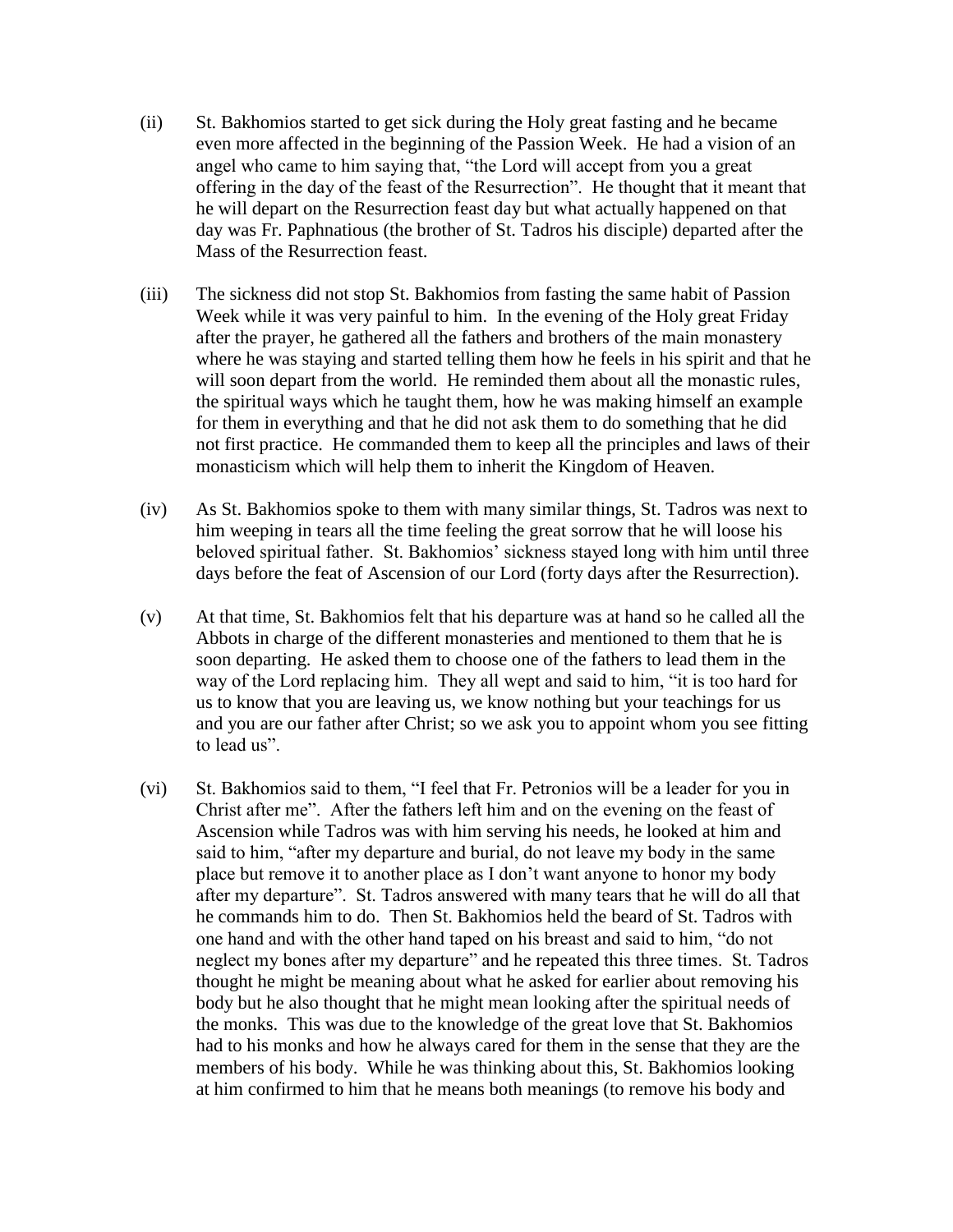also to get the monks back on the same rules and principles of monastic life which means the leadership of the monasteries). There were some of the Abbots of the monasteries in the same room while St. Bakhomios said this to St. Tadros.

- (vii) After St. Bakhomios went out of conscious for some time, he opened his eyes and signed himself with the sign of the Holy Cross three times and delivered his spirit in the hands of our Lord Jesus Christ. The eyes of some of the fathers surrounding him were opened and saw many angels surrounding St. Bakhomios and chanting beautiful spiritual praises, while one of them is carrying his soul. The place was filled with a beautiful aromatic fragrance of incense which stayed there for a few days after his departure.
- (viii) St. Tadros closed the eyes of St. Bakhomios with his hand like Joseph the righteous when he closed the eyes of his father Jacob in the Old Testament. The fathers around him cried in tears. All the other fathers and monks surrounded his body and in tears were kissing his hands and feet while prepared his body for burial to their great and beloved father. After praying the psalms, praises and prayers of the funeral, they buried him with great sorrow. Later on St. Tadros took his body to another place according to his request and where his body is, is unknown until now (there is a guessing to where it is which will be explained later).
- (ix) Saint Bakhomios" departure was on the fourteenth of the Coptic month Bashans which was the night of the feast of Ascension in that year. He was sixty years old at his departure. He started his monastic life at the age of twenty-one and spent thirty-nine years in the monastic life until the Lord allowed him to depart from this funeral world. His departure was year 352 AD.

# **SOME LESSONS ON THE LIFE OF ST BAKHOMIOS**

### *"Remember those who guided you, who have spoken the Word of God to you. Look to the outcome of their life and imitate their faith" (Heb 13,7).*

The life of St. Bakhomios is full of great lessons to learn from. To mention them all we"ll need a separate book with more than 200 pages, but we will mention here some of them as a model to learn off from the life of this great saint. We will also mention after this, some of his sayings and teachings to the monks:

1. **His struggle against the devils** – The devils used to fight St. Bakhomios in different ways, trying to either get him to fall in sin or to stop his struggle. As he grew in the Grace of God, they used to fight him as a sort of confrontation face to face but with the help of the Lord, he was able to overcome their trials.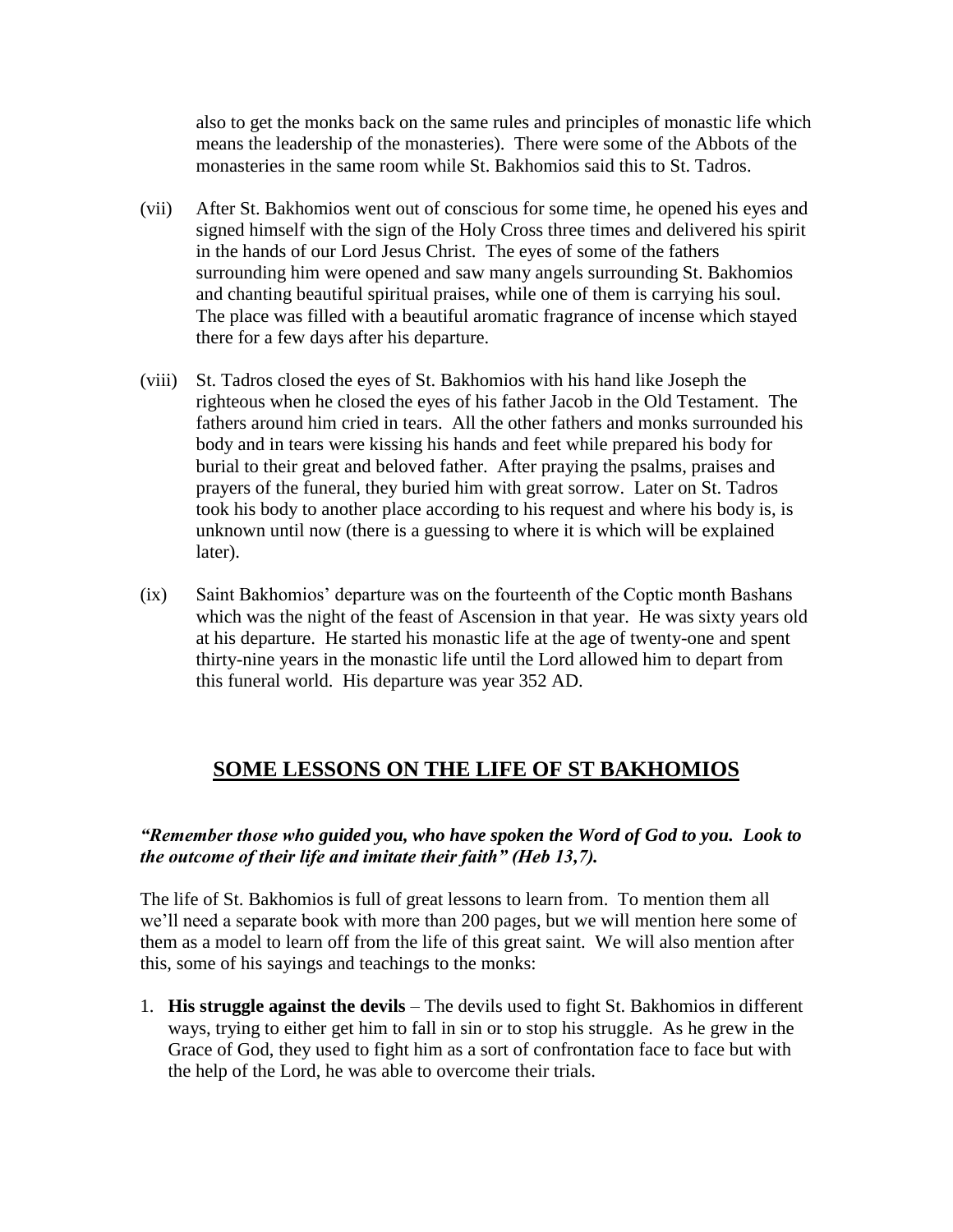- (i) Once when he used to kneel down to pray, they made it as if the ground is divided under his feet, in the shape of a very deep pit as if it will swallow him in the bottom of the earth. He used to not fear at all but do the sign of the cross and pray, *"even if I walk in the shadow of the valley of death, I will fear nothing because You are with me"* (Psalm 23, 4).
- (ii) Once while he was praying, they tried to stumble him and as It didn"t work, they tried to make him laugh by getting a dry leaf tree tied in a very thick rope and appear like four or five men struggling hard to pull it. He used to close his eyes and pray the psalms, doing the sign of the cross and they disappeared.
- (iii) Once as he was going from his own place to work in the field, they appeared in the shape of two long queues of army soldiers walking in front of him, as if in a big procession honouring a great man and saying to one another, "give way to the great man of God and bow and honour to him". But he used to close his eyes and pray, *"the enemies stood in front of me all day long but Your Hand O Lord lifts me up"*.
- (iv) They used to appear like animals and wild birds screaming in his face to frighten him but he used to pray saying, *"the Lord is my light and my salvation of whom shall I fear".* (Psalm 27, 1)
- (v) When he sat down to eat, they used to appear to him like a naked woman sitting next to him, sharing his food and he used to close his eyes and pray.
- (vi) When he used to stand in his own place to pray, they tried to distract his thought in different ways and as this didn"t work, they tried to shake the whole building as if an earthquake had happened and the building is about to get knocked down. He used to pray saying, *"our God is our Refuge and supporter in our troubles, a very present help in trouble therefore we will not fear. Though the earth be removed…."* (Psalm 46, 1 &2).
- + And many other similar ways the devils tempted St. Bakhomios but he always took The Lord to be his shield against all the trials.

### **Spiritual Thought:**

*The devils who were originally angels in Heaven have been kicked out because of their sin and they envy us "mankind". They know as a fact that after the Lord bestowed upon us His salvation through His great love, if we perfect our struggle on the way to Heaven as much as it is possible for us as humans, we will inherit the Kingdom of Heaven in stead of them. For this reason they hate us the "true believers" in our Lord Jesus Christ. It is too hard for the devil to see any Christian fighting the sin and resisting all temptations through the power of our Lord Jesus Christ and standing still without fighting that person; using all different means to make him/her fall in sin. We the children of our Lord Jesus Christ know that our victory over the devils is guaranteed through our struggle supported with the power and Grace of our Lord as St. Paul said, "I can do all things through Christ Jesus who strengthens me" (Phil 4,13).*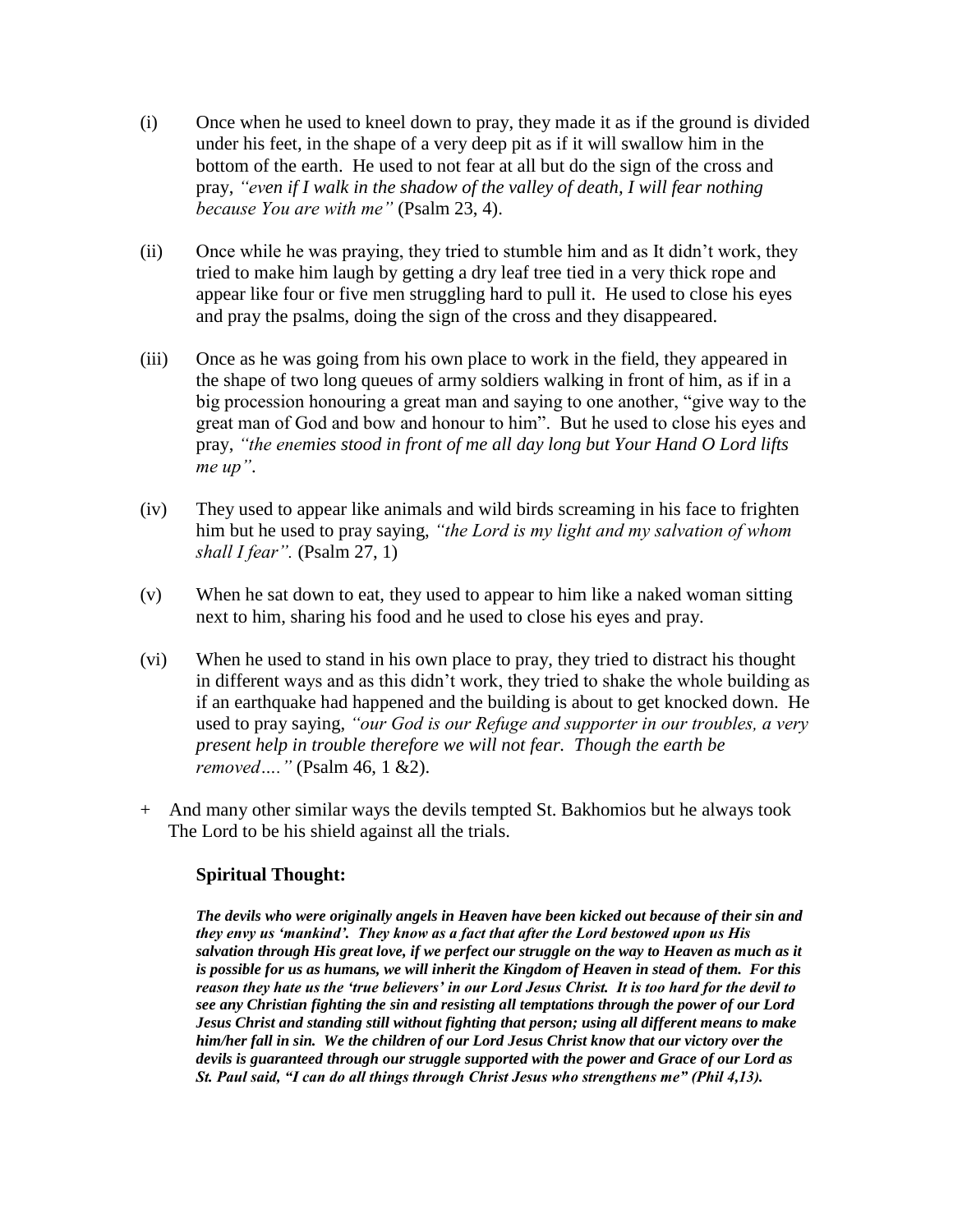*The spiritual person whenever he/she is confronted with the trial from the devil or any difficult matter, the first thing he/she should do is pray and by this you get the power from God against the cruelty of the devil. The continuos life of spiritual practices (Holy Communion, prayer, reading the Bible, attending Church meetings etc… becomes like a strong fence surrounding the true struggler against the darts of the devil).*

### **18. Virtue Of Humility In The Life Of St. Bakhomios**

- (i) Pope Athanasius the apostolic heard a lot about St. Bakhomios and the news about his wisdom, management and spiritual leadership to the monasteries reached the Pope while he was in Alexandria. The Pope arranged a trip to Upper Egypt to visit his children, the sheep of his flock in the different diocese. When he arrived to the area of **Nitentori** where St. Bakhomios was baptised by its bishop "Abba Serapion"; bishop Serapion requested Pope Anthansius to ordain St. Bakhomios a priest for the monks. He tried this before but St. Bakhomios refused it. The Pope said, "I heard a lot about this great man of God and I"m meaning to visit his monasteries on my trip and I feel that he fully deserves the priesthood". When St. Bakhomios heard about the visit of the Pope, he was happy to see him and very anxious to get his blessings; but when he knew that there was a request from bishop Serapion to ordain him a priest, he disappeared and hid himself in one of his monasteries in another area. When Pope Athanasius arrived to the main monastery, he found that St. Bakhomios had arranged everything for his visit and disappeared to flee from the priesthood. Pope Athanasius left a message for St. Bakhomios with his monks saying, "wholeheartedly I desired to see you for what I heard about you, but now I recognise that you are greater than what I heard. Blessed are you as you fled from the vainglory of this world and blessed is your wisdom to avoid this matter which always causes jealousy between monks. While you are the father for them all, you applied it in yourself firstly to be a true example for them in the way of humility of our Lord Jesus Christ".
- (ii) St. Bakhomios used to work with his monks in all different jobs required from them as one of them. Once it happened while they were going to work in the harvest, St. Bakhomios was carrying the necessary items for it. One of the new brothers wanted to carry it instead of St. Bakhomios, being their father and growing old but St. Bakhomios totally refused saying, "how can I make myself better than you that you carry my stuff for me?".
- (iii) Once St. Bakhomios got very sick so they took him to the house which was allocated to care for the sick. Being sick, they made some decent food for him and when he saw it, he asked St. Tadros to bring him some water and he poured it on the food. Then St. Tadros poured some water on St. Bakhomios" hands to wash them before eating, so St. Bakhomios accepted it but after it, he took some water and washed the feet of St. Tadros his disciple. So St. Tadros said to him, "why do you do this my father?" St. Bakhomios replied, "I poured some water on it so I don"t get used to the food to encourage the body to enjoy it, and I washed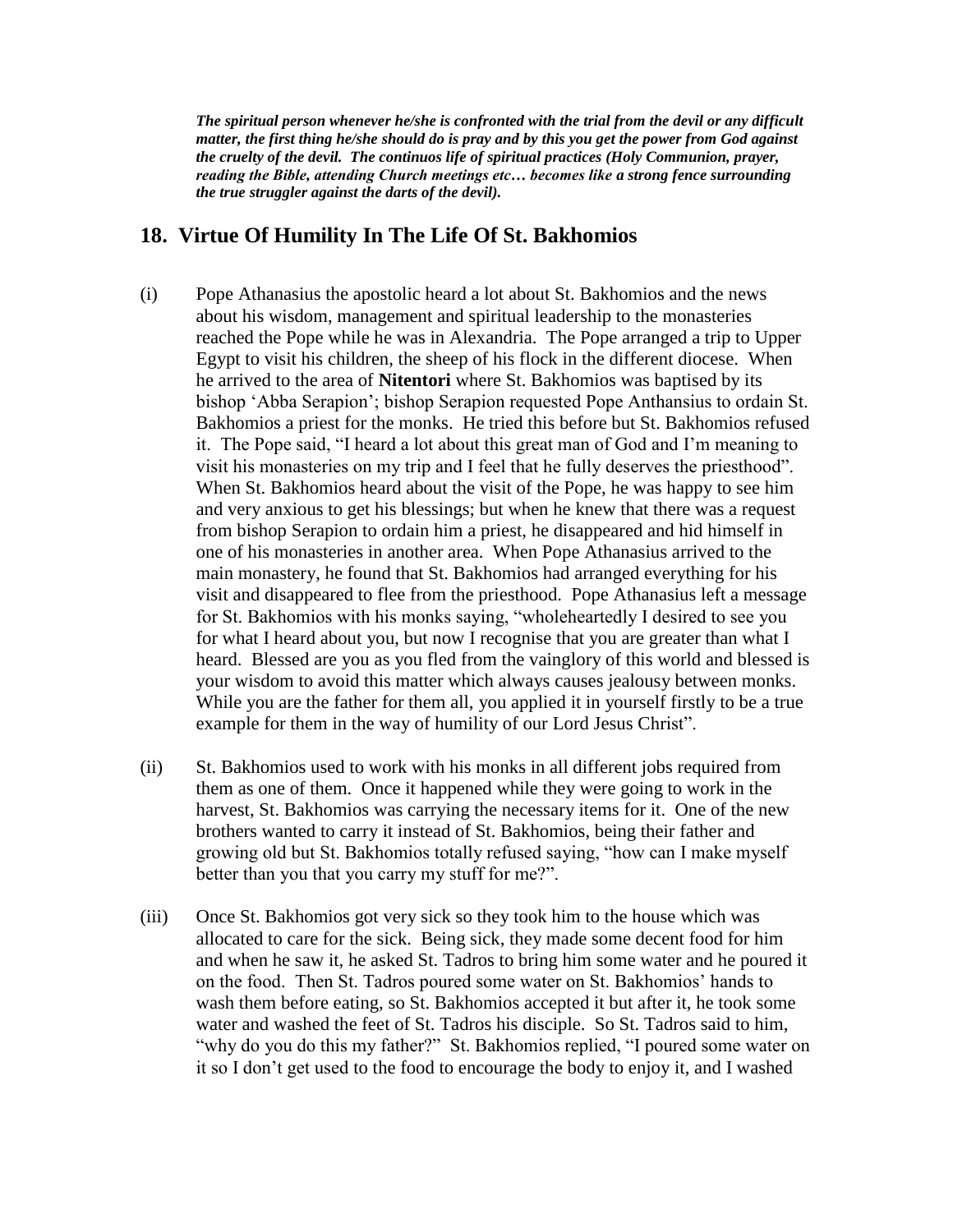your feet after you washed my hands to fulfill the commandment of the Lord, *"who is first of you, let him be the servant for you all".*

### **19. The Virtue Of Wisdom In The Life Of St. Bakhomios**

- (i) In one of his monasteries, one of the monks asked the Abbot in charge of this monastery to give him a position of leadership among the brothers and he was not fit for it. The Abbot knowing that he was a stubborn and disobedient monk said to him, "I asked our father Bakhomios about this and he said that you are not fit for it". This monk got very angry and said to the Abbot, "let us go now to father Bakhomios to see why he claims this about me". When they arrived, St. Bakhomios was working with the brothers to build a wall. This monk cried out saying, "come down O you who claim you are our father while you are a liar and prove to me why I am not fit for this position?" St. Bakhomios did not answer him and he came down and took the Abbot of that monastery aside and asked him what had happened; so the Abbot said to him, "forgive me my father, you know that this monk is giving us a very hard time and I wanted to cast him out but I was patient to win him for his salvation. Knowing his stubbornness. I was sure he will never listen to me so I used your name so he obeys". Then St. Bakhomios said, "listen to my advice and give him what he wants so we can save him from the devil of pride that is possessing his soul". St. Bakhomios came back to this monk saying, "forgive me my son if I upset you, I told the Abbot to give you the position you are after". After returning back to their monastery and after a few days, this monk awoke up to himself and came back to St. Bakhomios kneeling before him kissing his hand and telling him, "forgive me for what I said in my ignorance and foolishness. The very wise act you did to me saved my soul as I was meaning to leave to monastic life if you acted tough with me".
- (ii) Once some fathers from an area close by who follow a heresy and were excommunicated by the Church, came and knocked at the main monastery where St. Bakhomios was and sent him a message saying, "if you are the man of God and follow the true faith, come with us to see who of us can cross the river walking, to prove who the true person of God is?". When St. Bakhomios heard this, he gave them an answer saying, "the weak Bakhomios is struggling not to show off by crossing the river in front of people but to do my best to cross the sea of this world to achieve the eternal Kingdom of Heaven". When they heard this answer they were ashamed and went back to their place.
- (iii) St. Bakhomios used to teach his monks saying, "do not seek after miracles but rather after spiritual growth and help everyone as much as you can to be saved. If you want to arise a dead from his/her death, return a sinner form his/her sinful way; (refer to James 5:20) if you want to open the eyes of a blind, return a heretic to the true belief and if you want to heal a paralytic, help a person tied with bad habits to be freed from his/her habits". Likewise you can apply the different miracles to different types of healing to those who are spiritually sick (different types of sinners).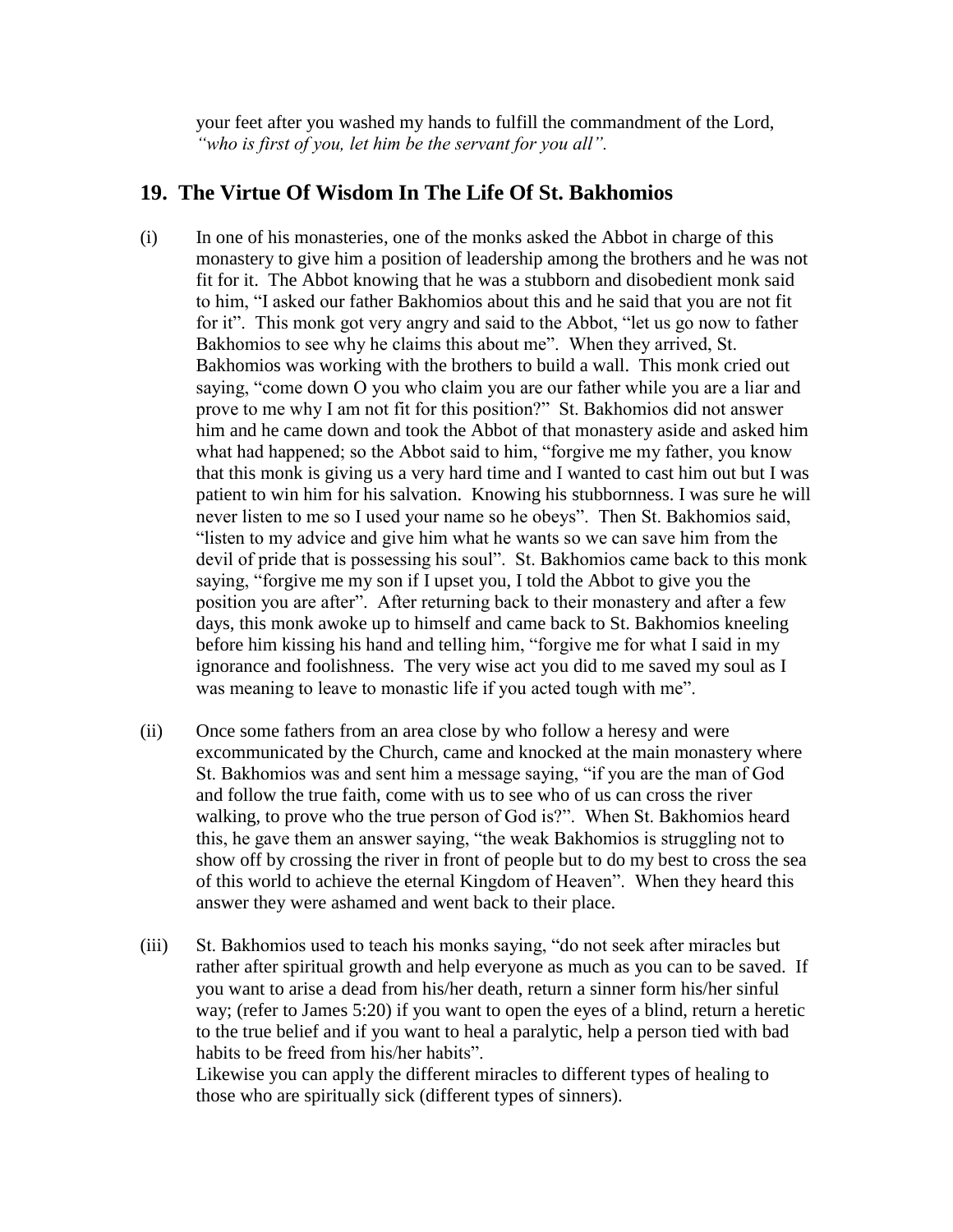#### **20. The Virtue Of Prayer In The Life Of St. Bakhomios**

**Verse 1:** - "*Give ear to the voice of my cry O my King and my God for to You I will Pray" (Psalm5: 2),* **Verse 2:** *- "Pray without ceasing" (1Thess 5:17).*

*Our Lord Jesus Christ taught us that prayer is the key for everything and gave us an example for prayer as He used to stay alone in the mountain for many hours to pray, while He did not need to pray as He is our God.*

*From our Lord, all our Holy fathers learned the virtue of prayer. It was very much manifested in all the Holy fathers of the Church. We"ll mention some stories to show this great spiritual virtue of prayer in the life of St. Bakhomios. He used to put all matters in prayer before taking a decision about them like Moses the prophet.*

- (i) St. Bakhomios used to have monks from different nationalities and interpreters to help him communicate with them. Once a Roman monk requested to speak to him, so he called him in with an interpreter but the monk said to him through the interpreter that he needed to speak to him direct as it was a private matter. Hearing this St. Bakhomios asked him to wait and he went to his own cell to pray and beg the Lord saying, "You entrusted me for these souls and now I cannot help this person because of language barrier, so please Lord give me understanding to help him as you have given to the apostles". He continued praying for a few hours and during this, he was taken out of conscience and saw a vision as if an angel came, opened his right hand and putt a little piece of paper in it and closed his hand on this paper. He then returned back to his conscience and recognised that the Lord granted him the ability to understand the Latin language of that monk. He went back to the Roman monk and spoke to him freely without an interpreter.
- (ii) Some fathers from another area came to visit St. Bakhomios. When he came to them in the guestroom and while talking with them, he smelled a bad smell which he could not recognise what it was for. Also he was not feeling comfort within himself but he couldn"t find any reason for this. After they finished their visit and left, he went to his own cell and kept praying to the Lord to reveal this matter for him. During his prayer the Lord revealed to him that they were heretics and pretending to show themselves as Orthodox to deceive the people, so he quickly came out and sent three monks to hurry to catch them on their way, sending a message with them saying that, "the Lord revealed to me that you are following a wrong faith, you better repent and return to the true faith lest you will loose your salvation". Those fathers marveled about how he found that out while they did not show at all any sign of their wrong beliefs in their conversation. They then returned back with the monks asking for forgiveness and to learn the true way.
- (iii) On a visit to one of his monasteries while he was walking in the garden, he crossed by a fig tree and he felt a spirit of uncomfort next to it so he called the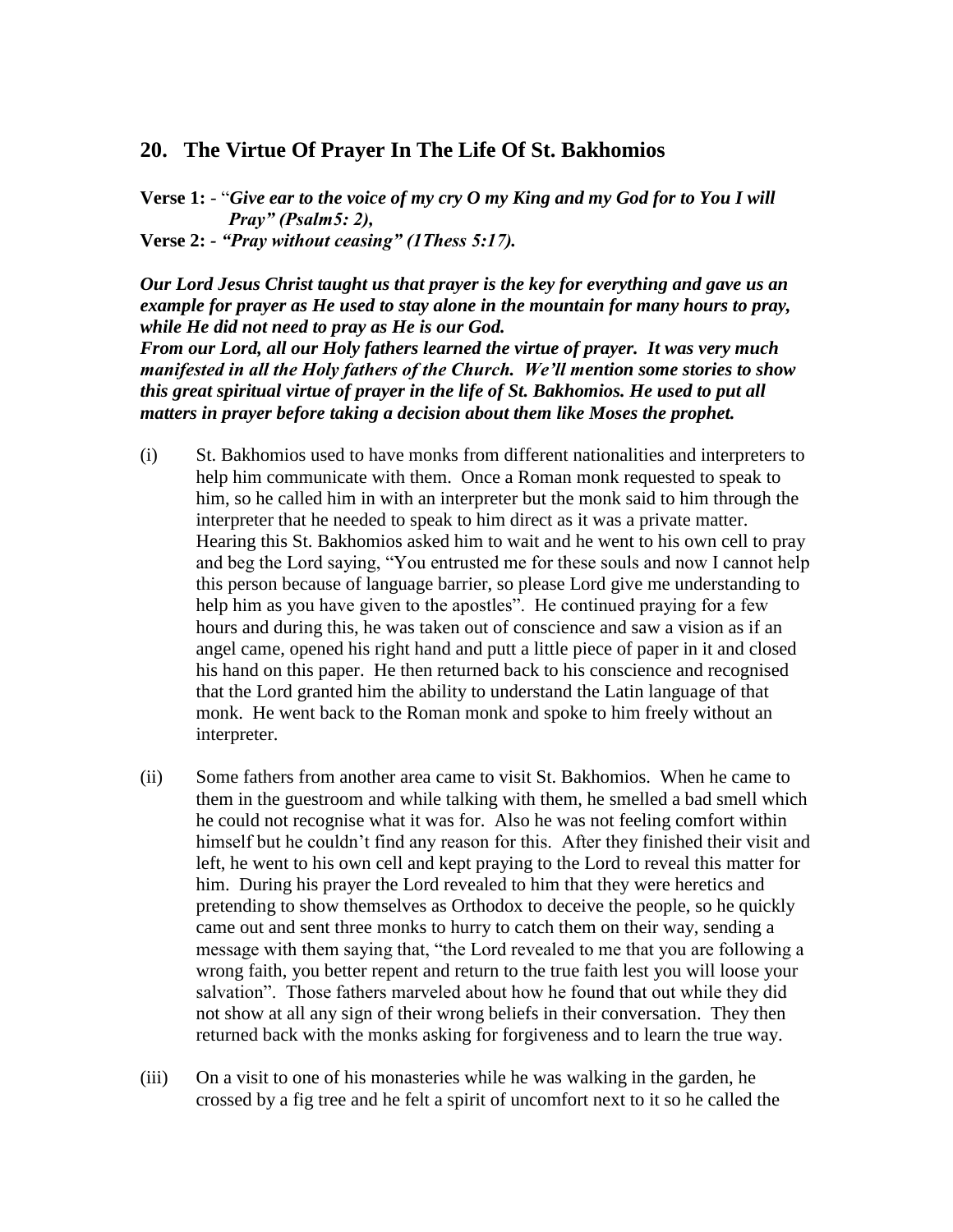garden keeper and said to him, "I"m not feeling comforted with this fig tree, please uproot it". The garden keeper pleaded with him saying, "this tree throws a lot of figs for the monks, why do you want to uproot it my father?" Then St. Bakhomios didn"t want to haste his decision and said to him, "leave it to the morning". He went to his own cell and kept praying about it, then it was a time for the evening meeting with the monks. He went to the meeting and spoke to them the Word of God explaining the Holy Bible. During his talk, one of the monks was touched in his heart, moved by the spirit of God and at the end of the meeting he lifted up his hand wanting to say something. St. Bakhomios allowed him to talk; then that monk said allowed in front of everyone, "I feel I have to make a loud confession. I used most of the days to go at night to the big fig tree in the garden to take some fruits to eat it more than what was allocated for each monk. I ask you my father to forgive me this sin and pray for me to stop this bad habit". St. Bakhomios answered, "I thank the Lord my God who revealed to me the reason of the uncomfortable feeling I had concerning this tree which was about to push me to uproot it. He told the garden keeper to keep it and said to the monks, "if anything causes any spiritual offence for us, it's better to get rid of it no matter what its value is".

### **21. Models For Some Other Virtues**

In the life of St. Bakhomios there is a lot of virtues; but for the limitation of containing it in a small booklet to make it easy for our new generation, we"ll mention here two examples of the many virtues.

# *(i) Virtue Of Obedience:*

#### *The virtue of Obedience is one of the most important virtues in spiritual life and extremely essential in monastic life. "Behold to obey is better than sacrifice and to heed than the fat of rams" (1sam 15:22).*

St. Bakhomios used to give an example by himself in teaching the monks about obedience. He used to put on an old outwardly garment which started to warn out. Father Tanasee who was in charge of the guests, saw that this garment was not fitting for St. Bakhomios 'the father of all the monasteries' to meet the guests as it was old. He asked St. Tadros to take it away and replace it with a new one as St. Tadros was in charge of serving the needs of St. Bakhomios. When the evening came, it was a cold night and St. Bakhomios wanted to put his garment on; finding the new one he didn"t want to use it and asked St. Tadros to get him his old one. St. Tadros said, "the old one is warn and please use this one" but St. Bakhomios repeated his request three times and as St. Tadros tried to convince him to use the new one, St. Bakhomios left without putting the garment on. After he did this, he came back to St. Tadros in tears and asked him to forgive him for what he did, as he should have obeyed him. He then took the new garment from St. Tadros and kept asking the Lord in his prayer for seven years to forgive him this sin of disobedience.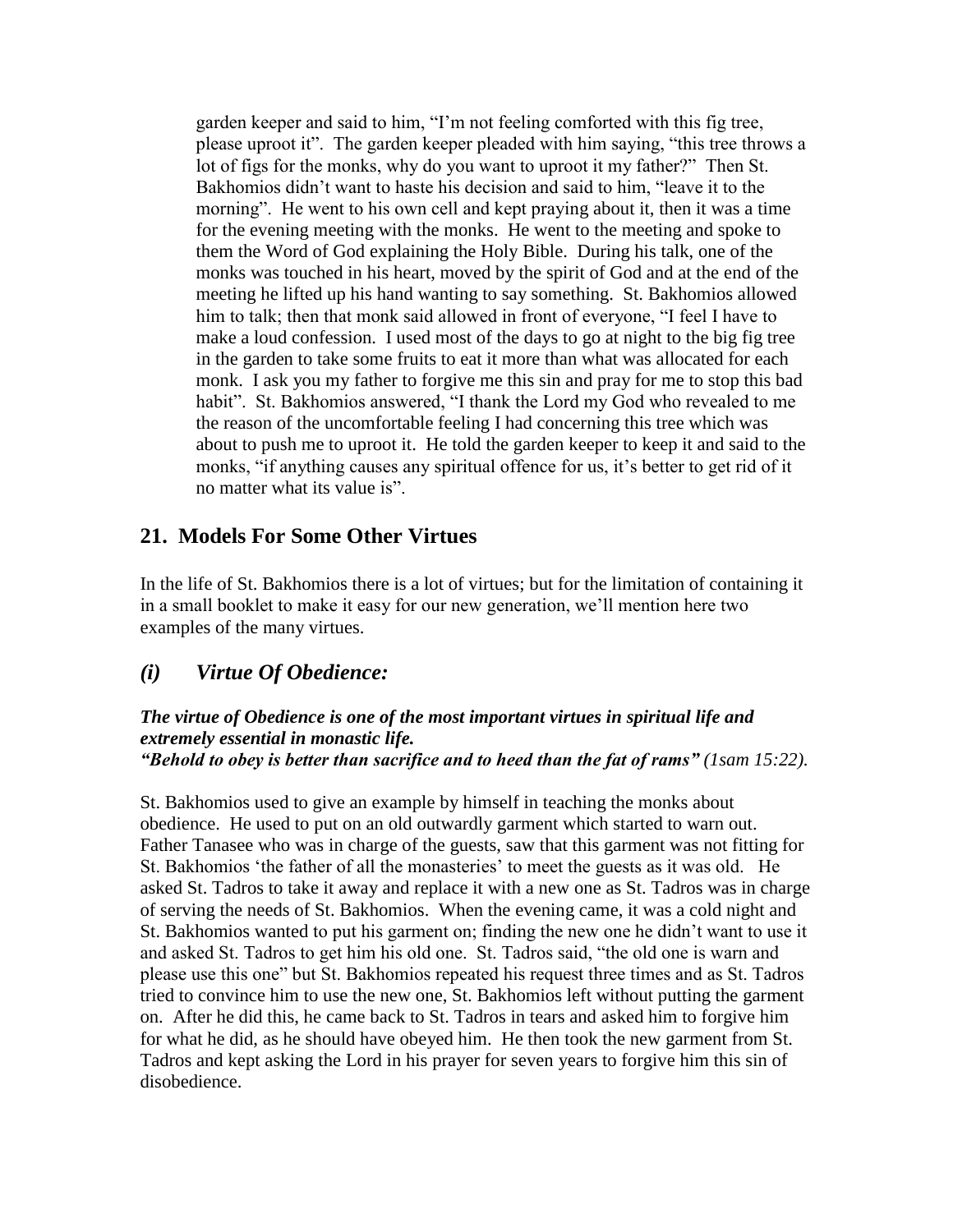### *(ii) Virtue of Controlling the Tongue:*

*Controlling the tongue in spiritual life is a very important issue as the tongue can make us fall in many sins. We can learn this from the letter of St. James chapter three. For example the verse: -"and the tongue is a fire, a world of iniquity. The tongue is so set among our members that it defiles the whole body and sets on fire the course of nature and is set on fire by hell".*

On a visit to one of his monasteries, St. Bakhomios heard the monk in charge of the garden saying to one of the labors, "it is the season of grapes and the fruits will be up soon". St. Bakhomios called him and said to him, "this phrase you said to the labor, what spiritual benefit did it give to him? Didn"t you know that the Lord said, "*one idle word you will give an account of it in the last day?* (Matt 12:36). We should be very cautious my son before saying anything to make sure that what we are going to say is needed and also will benefit those who hear it".

### **22. Some Visions For St. Bakhomios**

*The great life of asceticism that St. Bakhomios achieved which purified his heart and adorned him with the fruits of the Holy Spirit, made him worthy to visualise many visions. We"ll mention here some of the important visions in his life and not all:*

- (i) Once while he was in the monastery of **Tabanseen**, some monks came to him from the monastery of **Tomson** and informed him about one of their brothers who became sick and wanted to see St. Bakhomios. St. Bakhomios said to St. Tadros his disciple, "let us break our fasting, eat something little so we can travel to the monastery of **"Tomson"** because I know that this monk, was struggling hard in his monastic life and may his sickness come to death". Following the monastic habit, they stood to pray before eating and while praying, they saw a person shining with light standing in front of them, stretching his hands towards them and a voice saying, "I"m taking your prayers to lift it up as an aromatic incense before the Lord". They both knelt down to the ground and continued praying for a long time. After they finished eating, they went on their way with the brothers who came from the monastery. After walking for some miles, St. Bakhomios stopped and told them, "you go your way to your monastery and I will go back with Tadros because that monk who was sick had already died". They were all shocked and asked him, "how did you know?". Then he said to them, "I was praying while walking and the Lord opened my eyes and I saw the angels carrying his soul to the Paradise and I heard their beautiful joyful chanting for his victorious soul as he could finish his struggle in our Lord Jesus Christ".
- (ii) Another time while he was praying, he asked the Lord to show him how the souls depart from the bodies of the righteous and evil people. The Lord sent him an angel in a vision who explained to him everything that happens regarding the departure of the souls of the righteous and also to those who did not keep the commandment of the Lord, or those who did not believe in Him at all.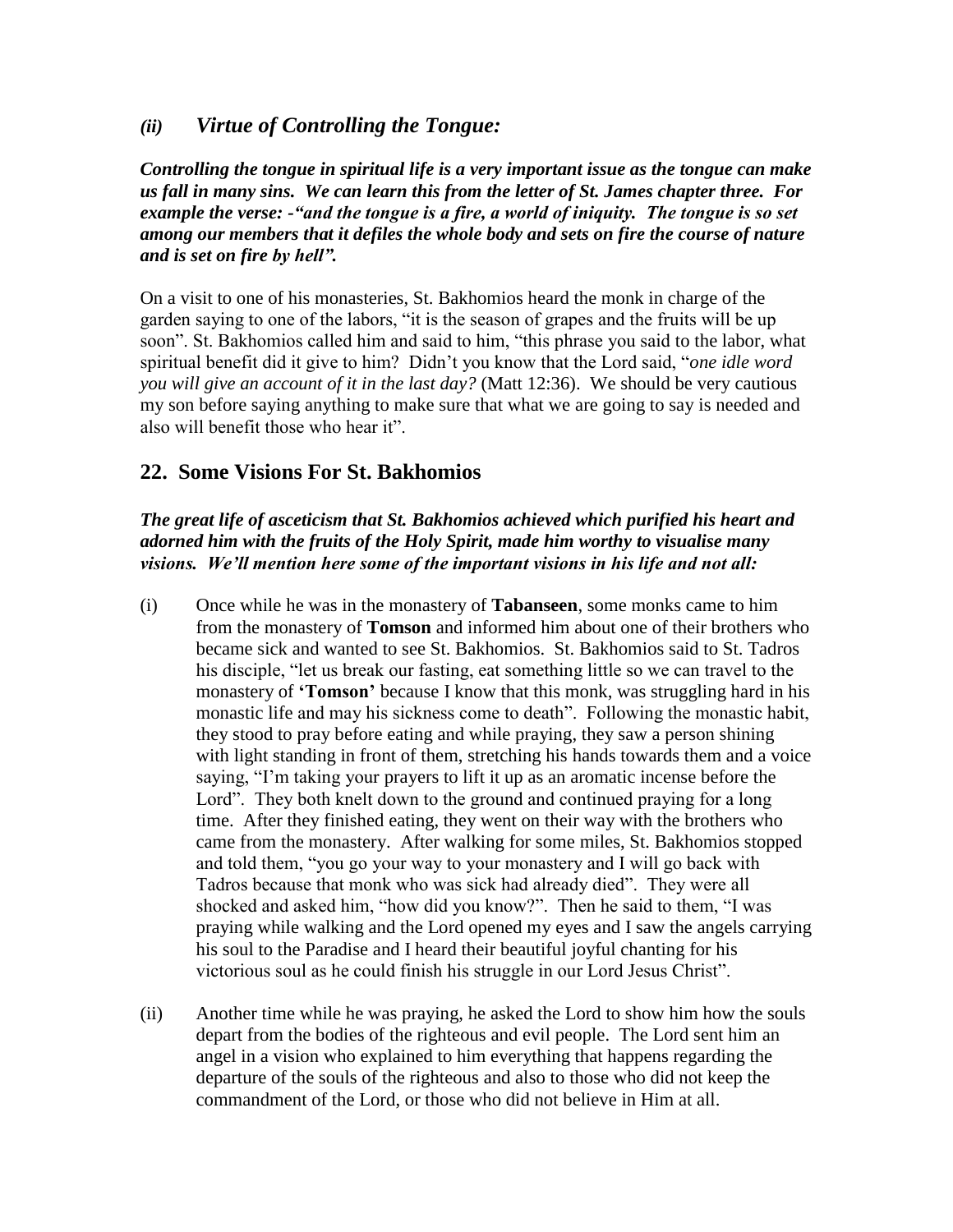- (iii) Another time St. Bakhomios used to spend time in an isolated place to pray before talking to them about the Word of God. Once while doing this, he saw the Lord Himself sitting on His Throne of Glory and heard as if the Lord is teaching and explaining the parables in the Gospels. Later on in his talks to the monks, whenever he quoted those words which he heard in the vision, it used to come from his mouth very powerful as supported by a Divine power.
- (iv) Another time the Lord revealed to him a vision about what will happen to the souls of the wicked and sinful people in hades and what is awaiting them in the eternal hell. This was in a vision when he saw an angel, who took him and showed him everything about that. St. Bakhomios also saw some of the souls of the monks being tormented because they did not abide to the rules of monastic life and obedience and keeping the Commandment of the Lord.

### **23. The Bakhomian Monastic System**

### *Introduction:*

*The monastic life in the whole world started in Egypt and from Egypt, it spread around to the whole world. The monastic life took its full appearance to be recognised in the second half of the third century through St. Anthony "the great" - the father of monks and St. Bakhomios - "father of community". There were some trials from the monastic life during early Christianity, but it was for the little individual groups. It did not continue much as there was no clear system for it; E.g. there was a group who isolated themselves in the desert surrounding Alexandria year 70 AD. Also some individuals lived in solitude in different areas in a trial of monasticism by devoting their life for the Lord but it was only contained to their individual level. By the end of the third century and the beginning of the fourth century, the monastic life appeared clearly and widely spread around Egypt in three systems:*

- *1. The system of solitude and isolation which started by St. Anthony the great. Men from different ages who heard about him came to him and under his guidance, everyone stayed in a cave or a place in the deserts, practicing his monastic life under the guidance of St. Anthony. From St. Anthony, the monastic habit of dressing for monks was taken, which was shown to him by an angel sent to him by the Lord. The monastic system of St. Anthony in his time was located in the Eastern deserts of Egypt.*
- *2. The monastic system of community which started by St. Bakhomios called by the Lord directly through an angel.*

*The system of communal monasticism was very much more convenient and accessible to different levels of people who desire monastic life and this helped great numbers of men and women to join the communal monasteries of St. Bakhomios; until they reached eighteen thousand monks in his time. All the monasteries of St. Bakhomios were located in far Upper Egypt.*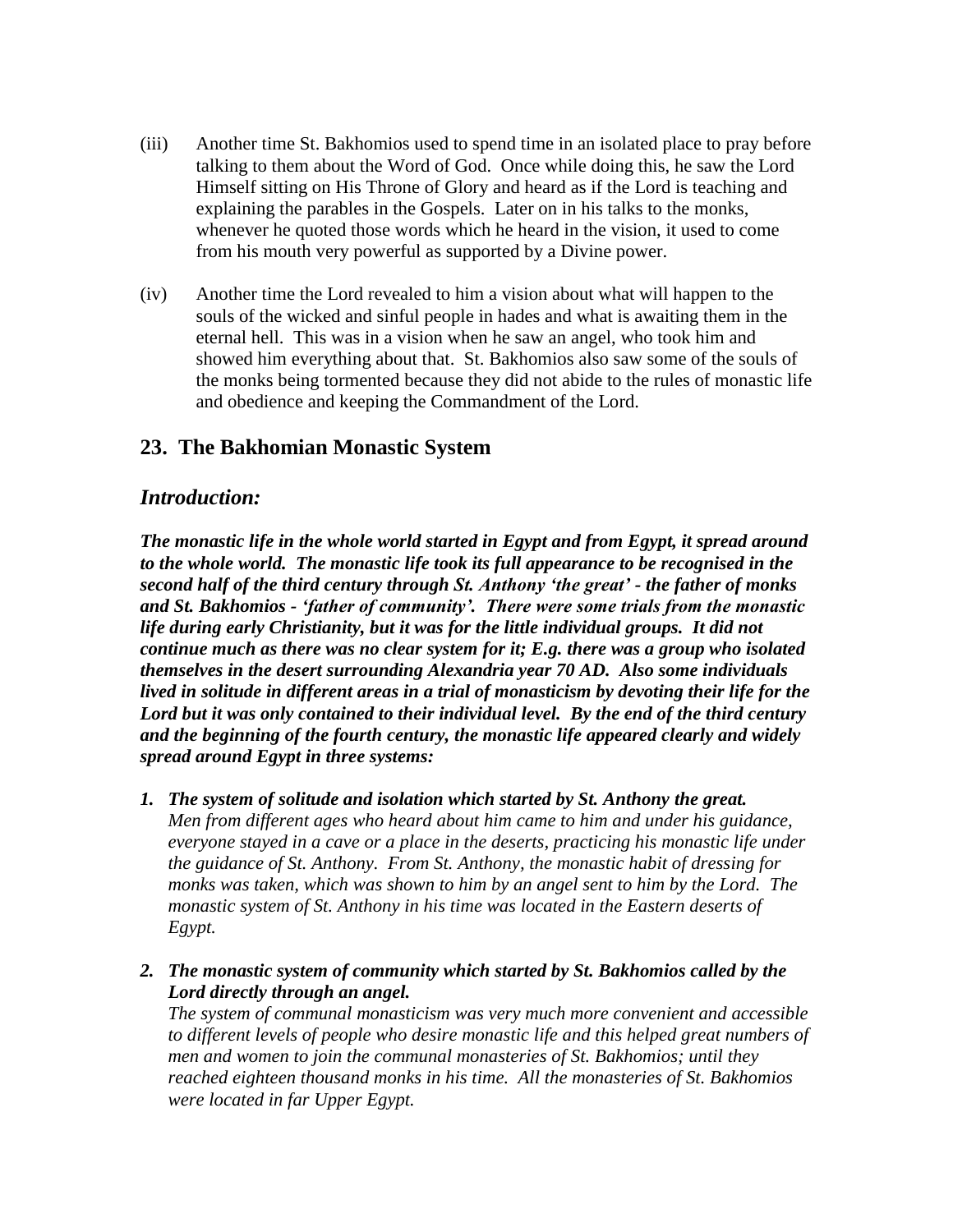*3. The monastic groups which started in the Northern deserts of Egypt (between Cairo and Alexandria).* 

*It started by St. Macarius the great who was led by an angel to this area and then he visited St. Anthony in the Eastern deserts. He stayed some with him and learned from him the monastic way. St. Anthony dressed him in the monastic habit (the monastic eskeem) and he returned back to the Northern deserts (it's called the valley of El-Natrun). While he stayed there, brothers gathered around him and they formed a monastic group under his leadership, living under the surrounding area. A Church was built for them in the area. One of his disciples who grew strong in the monastic way, moved to another area and became a father to another group and so on.*

# **24. The Monastic System Of St. Bakhomios**

As mentioned before, the system on which St. Bakhomios established his monasteries was given to him by the angel, who firstly appeared to him to call him to firstly start this system. When St. Bakhomios moved with the permission of his spiritual father St. Palamon to the area which the angel told him, the angel appeared to him again and gave him all the monastic rules, laws and systems for the monks written on a copper sheet. The Bakhomian system helped many people from different levels to achieve their desire in monastic life. From St. Bakhomios, his system spread to the rest of Egypt and then to the Western world. Now almost all the monasteries all around the whole world follow the system of St. Bakhomios; but sometimes with little changes according to the place and the life of the people and the time. Even in Egypt, the monasteries in the area of solitude for St. Anthony (the Eastern deserts), and those in the area of the monastic groups (the Northern deserts) follow the same system of St. Bakhomios. Also the same Bakhomian system is used in all the convent for nuns in Egypt and abroad.

To explain in full the monastic system of St. Bakhomios and all the rules that the monks have to follow is very long; but for the limitation of the booklet, we"ll put here a small brief for the main rules for the monasteries and the monks.

# **25. The Main Rules For The Bakhomian Monastic System**

- **1.** There was no age limitation for accepting the monk.
- **2.** Before accepting the monk, they have to make sure that he was working in a career and that his monastic intention is not the reason for fleeing a lack of life facilities; but with a desire from the heart.
- **3.** Investigation is made to make sure the person joining the monastic life is not fleeing any court punishment or judgment.
- **4.** When the person comes to join the monasteries, he is kept in a house at the gate of the monastery and away from the monasteries main building till the previous points are proved. Also he needs to show good conduct, obedience and real Christian manners. Then he is accepted with the approval of the Abbot of the monastery. He is then kept in a house for the beginners who seek monasticism (called Novices). One of the old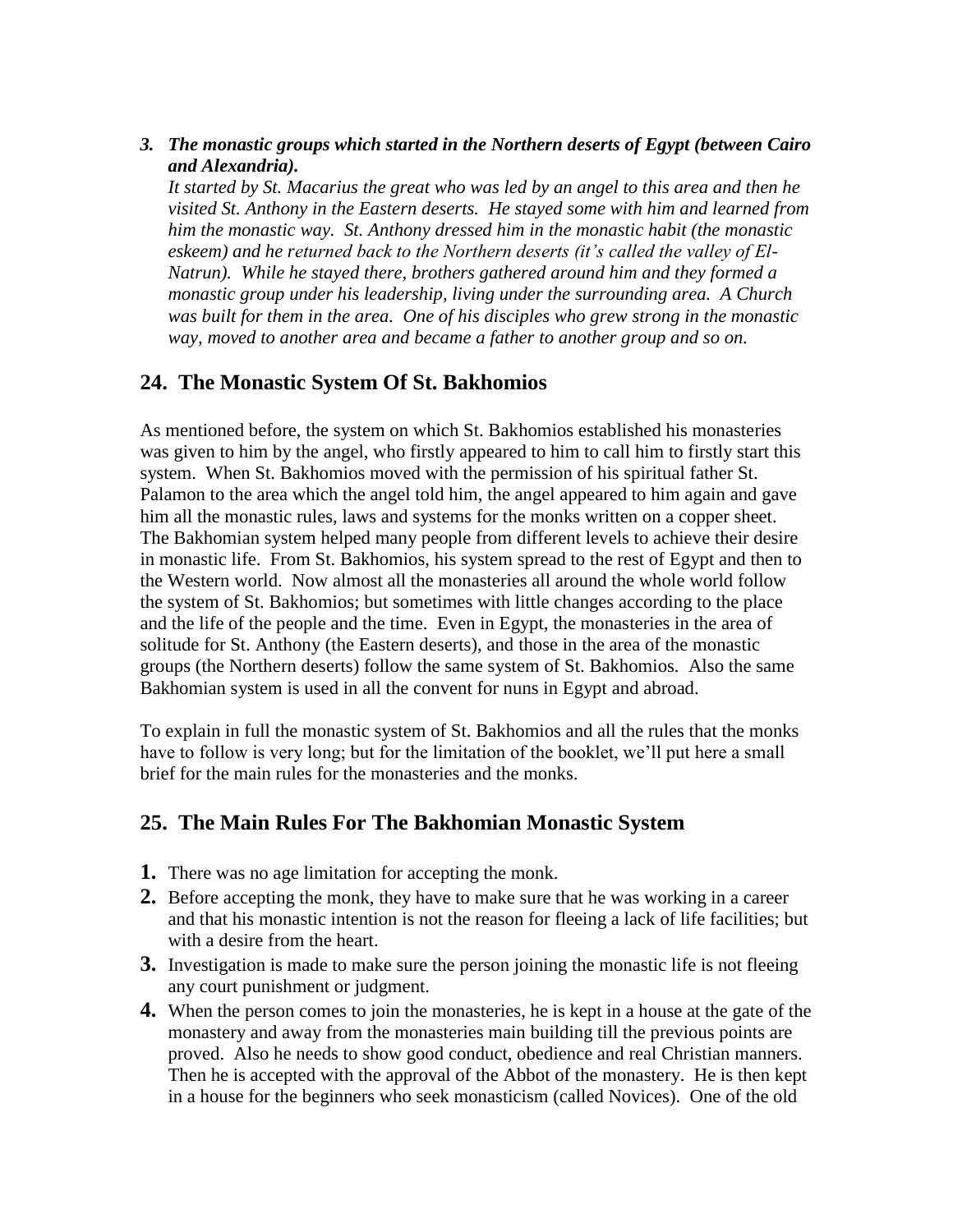monks is appointed to teach them the monastic rules, help them to gradually learn the psalms off by heart and learn some sections from the Holy Bible. In this period, he is also allowed to share in some work and to be under test until he proves that he is fit for the monastic life.

- **5.** Passing the test, he is accepted inside the monastery buildings and the Abbot of the monastery appoints for him his place and his role in the different jobs of the monastery.
- **6.** The monastic dressing in the days of St. Bakhomios was simple. It consisted of a robe covering until under the knees without sleeves, a wide leather belt around the waist, a cover for the head like the monastic covers which comes down to the shoulder and a bit of the back, another cover of sheep skin around his breast and shoulders for winter and a long garment to cover the whole body when going to the Church, spiritual meetings and guest area. They used to wear sandals of leather when they go out or for work.
- **7.** St. Bakhomios divided the monks into groups according to their spiritual level with a Coptic letter on the back of the head cover, to distinguish which group the monk follows. He used to put every group of people with a similar spiritual level together in a separate house or building and they share the same system together.
- **8.** The food was offered twice a day in the afternoon and around evening. The food mainly was from bread, cooked vegetables, soup, cheese and fruits. They were not allowed to drink wine. They used to eat the meat in certain occasions such as feasts or when someone is sick.
- **9.** They used to enter the Church without shoes on to keep the Holiness and reverence of the house of God and they used to also enter the dinning room without shoes to minimise the noise.
- **10** It wasn"t compulsory that every person should attend the meals in the appointed time, if someone wanted to fast longer he can do so with permission of the Abbot of the monastery. They used to sleep in cells either built or dug in the mountain and each cell has got three beds built of stone and covered in clay with a bit of height at the end for the head. The three beds in the room form a U shape. They used to spread a mat or something light on the beds and some of them used to put a sheet on the ground and sleep on it while some used to sleep sitting on a chair.
- **11.**There were certain times for public prayer which the group of the similar spiritual level do together in their house and there was also some personal prayers for each monk to do in his own place. As for the Holy Mass, they all attended together from all levels in the Church.
- **12.**Monks were not allowed to talk together during work while staying in their own places or any other place but only when discussing spiritual meditation and thoughts about the Bible study they had.
- **13.**It was a must that all the monks attend all the public prayer in the Church from the very beginning without any delay. They were also required to stand properly in Church with respect and share the responses together with one accord, without any distractions. No one was allowed to lead hymns and responses, only if they were permitted and allowed to by the Abbot of the monastery. They used to have Masses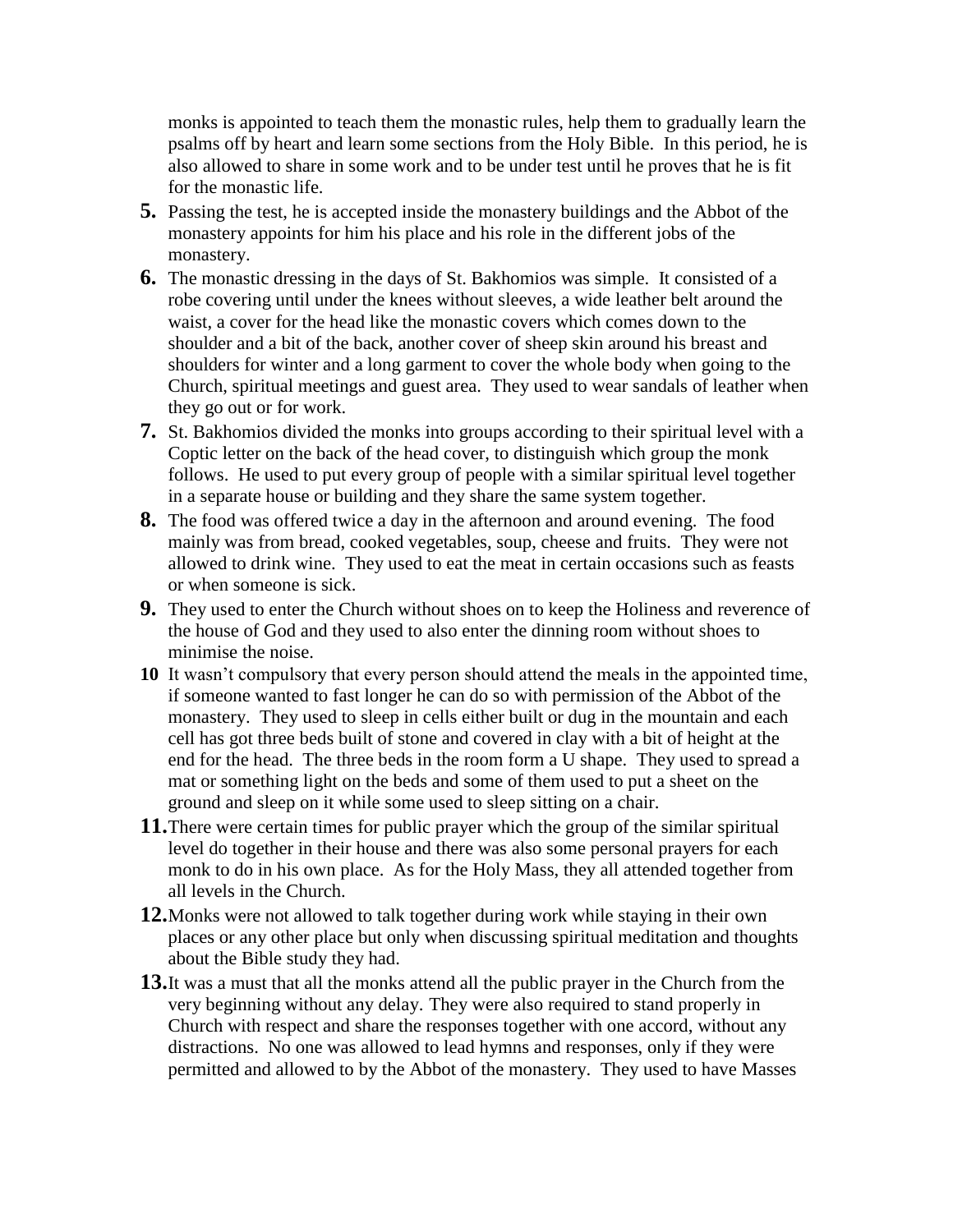on Saturdays and Sundays and the rest of the week was Agbia prayers and midnight praises.

- **14.**There was a library for books for borrowing books to read. The time of borrowing was only one week to give opportunity for others to borrow the books.
- **15.**The sharing of any work in the monastery was compulsory as it was a Biblical order by St. Paul *("he who does not work, does not deserve to eat"* 2 Thess 3:10). The work in different jobs was allocated for the monks by the Abbot of the monastery.
- **16.**It was a must that if anyone wanted to join the monastic life, the person would at least learn to read and write before being accepted. There were punishments for those who didn"t follow the rules and these were on three levels. These are:
	- (i) Blaming the monk for his mistake in public before the others in the meeting (this was for the mistakes that was done in public to be dealt with on the spot).
	- (ii) For other bigger mistakes, the monk was punished by staying in his cell without going out for some days or weeks. Sometimes it happens where beating occurs for the very rebellious monk, but it was very rare. They considered it better to be beaten and corrected than being kicked out of monastic life.
	- (iii) For major mistakes and not wanting to repent or change after many trials and chances being given to the monk, the monk is kicked out of the monastic system.
- 17.There was a house for the sick people and this was under the supervision of the Abbot. It had different systems and rules from the normal monastic life, according to the status of the sick person.
- 18.St. Bakhomios made an Abbot for each monastery, helped by a chief monk in charge of each house and also a chief person in charge of certain working areas. As the number of monks was increasing rapidly, they made groups for work and each three or four groups together is called a tribe. Among themselves they choose a monk to be in charge for them. Every person in charge in his level, reports to the level higher than them and he in turn, reports to the higher level than him until it reaches the Abbot of the Monastery. The Abbot and the chief monks on the houses, used to have a meeting twice a week for their groups to give them the necessary directions.
- 19.St. Bakhomios used to have a meeting for the general Abbots of the monasteries on a regular basis to discuss the running and needs of the monasteries. He also used to go personally to visit all the monasteries in turns with St. Tadros his disciple. It occurred that he used to visit each monastery at least once a year and stay some time there. He sometimes used to send St. Tadros, his disciple to supervise some things happening in one of the monasteries.
- 20.St. Bakhomios used to have a general meeting for all the monks once a year during St. Mary"s fasting (in the Coptic month Misra which falls in August). In this meeting, he firstly used to give absolution and forgiveness for all the mistakes which happened from any of the monks in charge or for any monk during the past year. He also used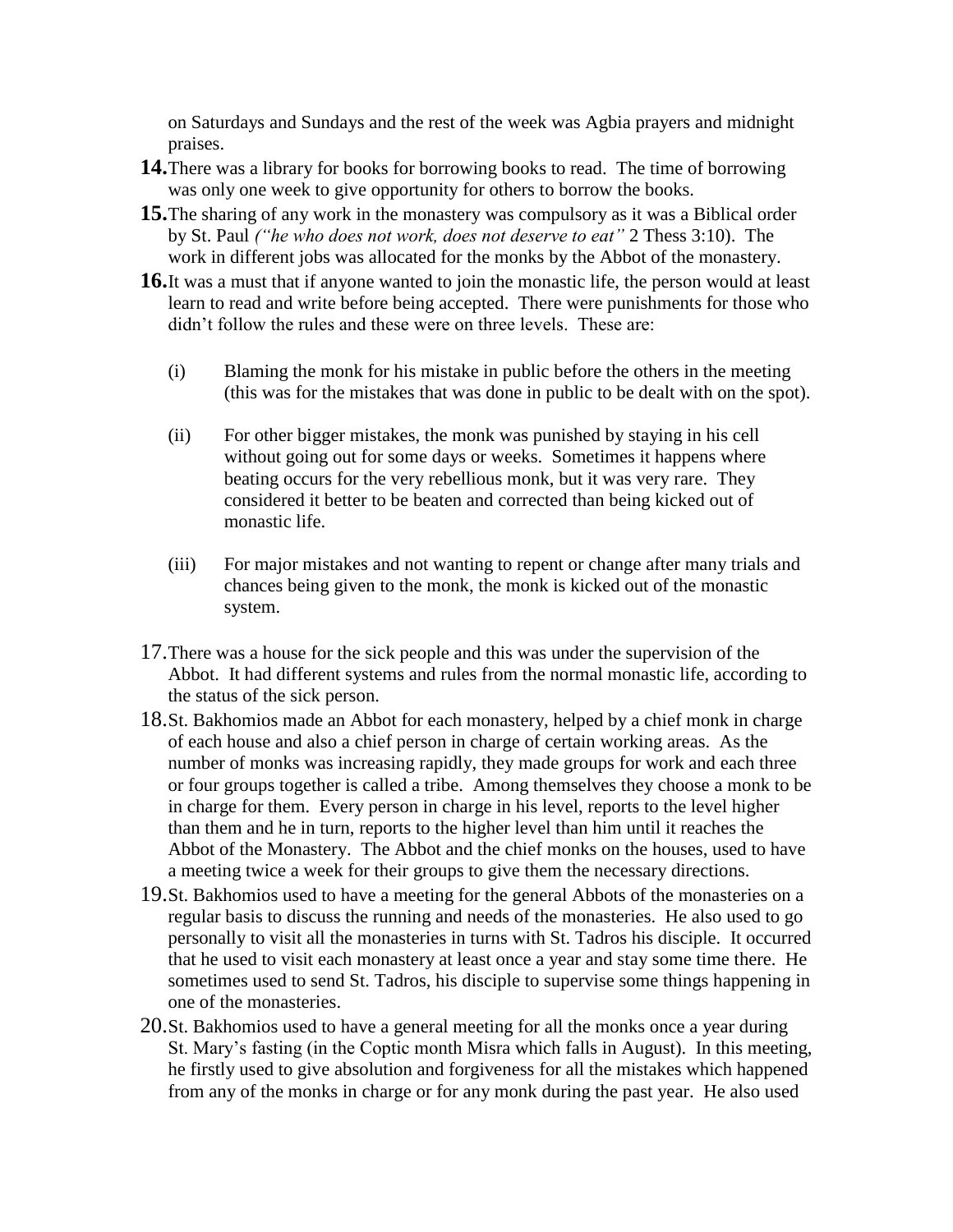to appoint new chief monks in different positions and in the same meeting, he used to give spiritual words of benefit and direction for the whole monastic community under the leadership.

*What we mentioned above is a very brief about the monastic system of St. Bakhomios without any details. For each point of the twenty we mentioned, there are many details and rules. Also there were a lot of rules and guidelines for every single behavior and thing the monks does - either inside the monastery; in the work place; in the Church; in the library; his own place; the place for the sick; the guest room or when they are outside either on the boat or any city, carrying on things done or needed for the monastery.*

# **26. The Monasteries Of St. Bakhomios**

**"***How beautiful are the feet of those who preach the Gospel of peace, who bring glad tidings of good things" (Rom 10:15).*

**Our Lord Jesus Christ chose and called His Holy disciples and apostles and sent them to preach His Name in the whole world. The twelve Holy apostles assisted by the seventy disciples, had no facilities whatsoever to help them in their mission to preach the Name of our Lord in the whole world but only the Grace of our Lord Jesus Christ and the work of the Holy Spirit; who descended upon them in the Pentecost. Inspite of the terrible severe resistance and the persecution of the Jewish nation and Roman kings and rulers, with the Grace of God before the end of the first century in a short time, Christianity spread in almost everywhere in the whole world. It is as our Lord said,** *"the faith in His Name and the work for His Glory is*  like a mustard seed whilst it is the smallest of all seeds but when it is put in the ground *and watered by the Power of the Holy Spirit, it grows to the biggest of trees and all birds nest between it"s branches"***.**

- (i) The same thing happened with the great St. Bakhomios who was called directly by God to start the monastic system of community. He started with a little dwelling he built for himself by the help of his spiritual father St. Palamon in the place where the angel appeared to him. This was the mustard seed put in the ground and kept by the Grace of God and watered by the Holy spirit which grew up to be not only a one monastery but nine monasteries at the end of the life of St. Bakhomios. Inside those monasteries there were about eighteen thousand monks added to a convent for nuns catered for about two thousand nuns. We have to mention here that St. Bakhomios established seven monasteries and two other monasteries in the surrounding area. Brothers requested to be under his leadership and he accepted joining them to his communal monasticism.
- (ii) The names of the monasteries are related to the area where the monastery was built. We"ll try here to mention the names of those monasteries; but we have to mention that through the translation from Coptic to the European languages and back to Arabic, there happened some change in the names. The names of the monasteries are as follows: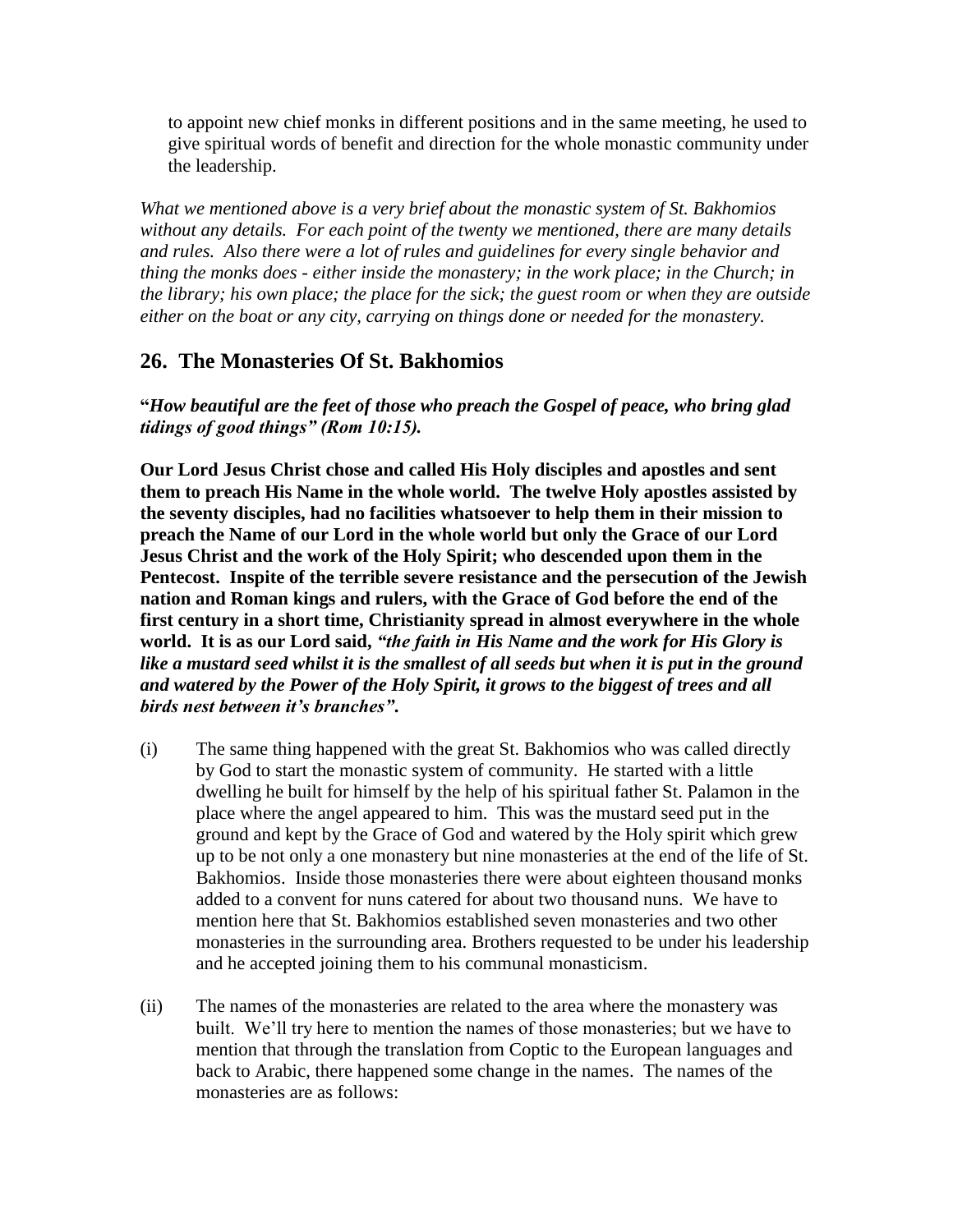- 1. The monastery of **Tabennesi** (Tabanseen Donasa/Deonasa). This was the very first monastery that St. Bakhomios built and it is the belief that this was the place where the angel appeared to him and delivered him the copper sheet. This was also the place where St. Bakhomios started building a single dwelling for himself and stayed in it.
- 2. The monastery of **Phbow** (or Bafo or Edfo).

This monastery later on took the role of the main monastery or the great monastery. Maybe it had greater numbers of monks or the main leadership became in that monastery. There is a monastery in the name of St. Bakhomios in the city of **Edfo** in Upper Egypt which is in the gorvernate **Aswan**, but historically there is a confusion if this was the same one that was known as the great monastery or not. This monastery has been renovated in the time of his holiness Pope Shenouda III by the request of his grace bishop Hedra, the bishop of Aswan. His holiness pope Shenouda III sent Fr. Tadros El-Bakhoumi in November 1976 to start renovating that monastery. In 1980 the Holy Senod of the Coptic Orthodox Church, headed by His Holiness Pope Shenouda III recognised that monastery and His Holiness gave the first five monks who were there at that time the name "El-Bakhoumi". This was the first time after fifteen hundred years to have a Bakhomian monk in Egypt and the whole world. It is believed that the body of St. Bakhomios is buried in this monastery but there is no confirmation for that; while there are some incidents that tell about this which we might mention at the end of this booklet.

- 3. Joining the monastery of **Seneset** to the communal monasteries. This was a monastery headed by Abba Amoun and when they heard about St. Bakhomios and studied his monastic rules, they requested from St. Bakhomios to accept them and he joined them under his leadership
- 4. Joining the monastery of "**Thmousons**".

This monastery was under the care of Abba Youanis and he sent to St. Bakhomios saying, "the aroma of the holiness of your monasteries has spread and reached to us, we will be very happy if you accept us under your leadership". St. Bakhomios accepted and joined them to his communal monasteries

- **5.** Establishing a monastery in **Tsay/Tkahsmin.**  This monastery was through a revelation in a vision to St. Bakhomios to establish a monastery in this area. On the spot he took some brothers and went there and established his monasteries.
- 6. Establishing a monastery at **Smin.** The bishop of Smin when he heard about St. Bakhomios, sent to him requesting that if he can kindly come to his area and establish a monastery as many people there are desiring the monastic life. St. Bakhomios accepted and went there and established a monastery.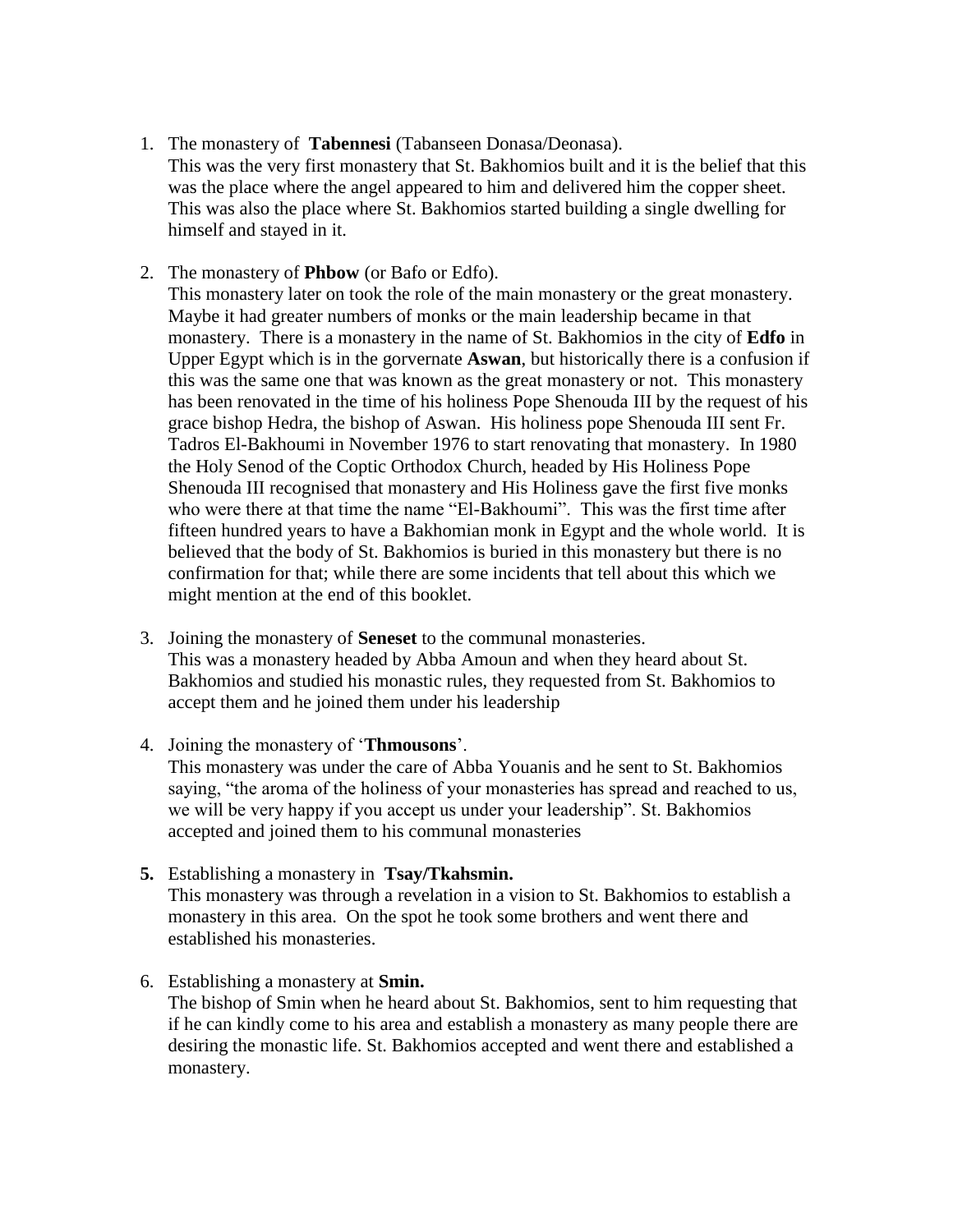**7.** Establishing the monastery at **Thbew (Tabou).**

There was in this area a rich man called Patronios whose family had great possessions. He was eager to live fully for Christ, he didn"t know what to do but he isolated himself in an area and built a little dwelling in it away form his family to worship the Lord. When he heard about St. Bakhomios, he sent to him telling about his desire and asking his help. St. Bakhomios came to the area with some of his monks and Patronios put a lot of money under his control so he built a monastery there and it grew up and filled the place with monks.

8. Establishing the monastery of **Tsmine (Tasmine).**

With directions from God, St. Bakhomios took some monks and moved North towards **Tsmine** and there he built a monastery and it continued and was filled with monks.

**9.** Establishing the monastery of **Phnoun (Phanoun).** In another vision, St. Bakhomios was told to go to this area towards the south to build a monastery. It happened so and this became the ninth monastery during the life of St. Bakhomios.

### **Spiritual Thought:**

**"***The Lord said, "Difficult is the road and narrow is the gate which leads to Heaven, little there is who find it" (Matt 7:14).* 

*It occurs to many people that they feel the spiritual way hard and difficult in achieving spiritual fruits. This thought makes many people give up and never try even to start the spiritual way and even if they started, they are short breathed and quickly give up at any difficulty stumbling their way. It should be noted that all Christianity as our Lord said to us is based on struggling and sacrifice. While the road is difficult and the gate is narrow as mentioned above, we should not forget that the Lord is always with us to support and that the Holy Spirit is inside us to work with us. While the Lord is fully wanting to help us, He also does not want to spoil us. We have to show Him that we want it and to put an effort in it to prove this to Him. He is there with His great love and power to help us and fight the devil for us as we have explained from the beginning of Christianity. In the establishment of the system of monastic community, it started with something very little but with struggle, keenness and persistence it was achieved. The Lord took this small seed of struggle and persistence and grew it to become a great tree. The same thing for everyone of us, we should not consider the difficult road and the narrow gate but rather, look positively to the Lord who loves us and is always with us and also to the Holy Spirit who dwells inside us which works in us and put our eyes to Heaven. Start with the Grace of our Lord and be fully assured to be victorious in His Name.*

### **27. Some Miracles Of St. Bakhomios During His Life**

*"But when you do a charitable deed, do not let your left hand know what your right hand is doing" (Matt 6:3).*

**As we explained before, St. Bakhomios fled from vainglory in all directions as much as he could. He always taught his monks to do the same i.e. to flee from all ways of showing any good deed before men.**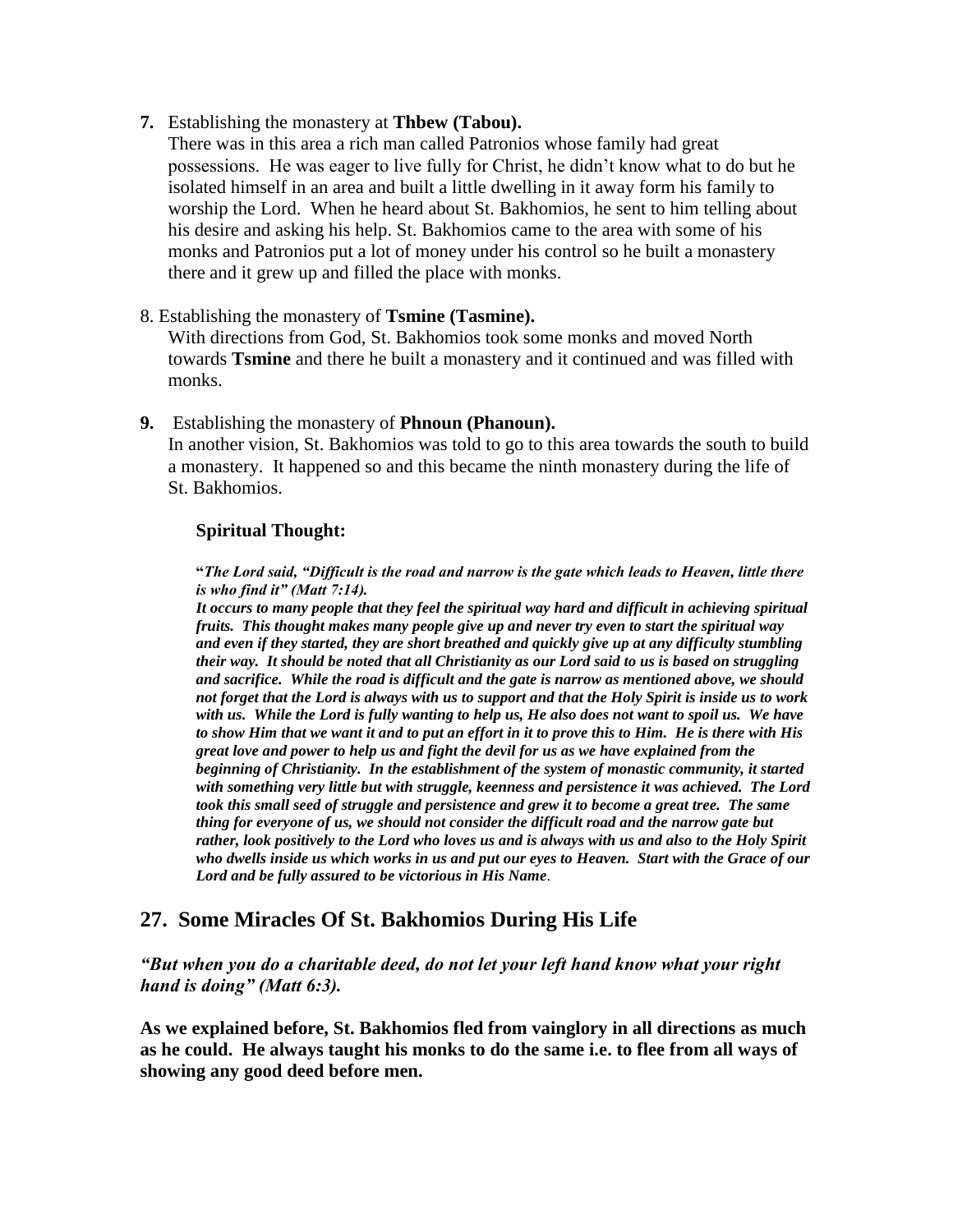**Concerning the miracles of St. Bakhomios mentioned in section 19 (iii), St. Bakhomios was very determined to flee from it and whenever someone needed his blessings, they used to seek it without letting him know; we will see how in the following miracles which happened during his life. We"ll put here only few of them as a model but not all:**

### **1. Healing a woman who was bleeding**

There was a woman who was bleeding for a long time and doctors could not help her, she heard about St. Bakhomios and wanted him to pray for her. She told this to a friend who used to visit the monasteries of St. Bakhomios to deliver some needs for the monastery. He said to her that the following week he is going to the monasteries as St. Bakhomios was meaning to build a new building for guests and he will show him some needs. He advised her to come with him and stand outside on the way where he will accompany St. Bakhomios on the location of the building and that when she touches St. Bakhomios, she will be healed. It happened exactly like this and she was healed on the spot from her bleeding.

### **2. Healing the wife of one of the rulers**

There was a ruler of a city in the surroundings whose wife got sick for some time and all medical ways failed to help her. He asked the priest of the village that when he goes on Sunday to conduct the Mass for the monks, to take him and his wife with him so that St. Bakhomios prays for them. The priest said to him, "I doubt that Bakhomios will accept this but at the end of the Mass, let her stay in the guest room and I"ll call Bakhomios to greet both of you and I"m sure that she will be healed by his prayers without asking him". It happened so and after the Mass, the priest informed St. Bakhomios saying that, "the ruler of the neighbored city is in the guestroom and they want to greet you before they leave". St. Bakhomios went to the guestroom and greeted them and told them, "I"ll pray that God be with you on your way back". The rulers wife felt her strength back in her body after greeting St. Bakhomios and she arrived to her own place in full health.

#### **3 Casting out demons**

They used to bring to him people who were demon possessed and he did not refuse to pray for them. He believed that the demon possesses a person because of a sinful life and if he prays for the demon to go out, he is helping the person for his/her salvation. He used to help such people as part of his continuous intention to save souls; he casted demons from many people and sometimes he did not pray for them but asked them to repent then they will be healed. The following story is an example:

(i) They once got to him a young lady who was demon possessed and suffered a lot from the devil. They asked for St. Bakhomios at the gate to help them by casting out the demon. The monk at the gate refused to allow her to enter before getting permission from St. Bakhomios; so her father requested to accompany the gate keeper to St. Bakhomios to explain her situation to him. When St. Bakhomios met her father, he said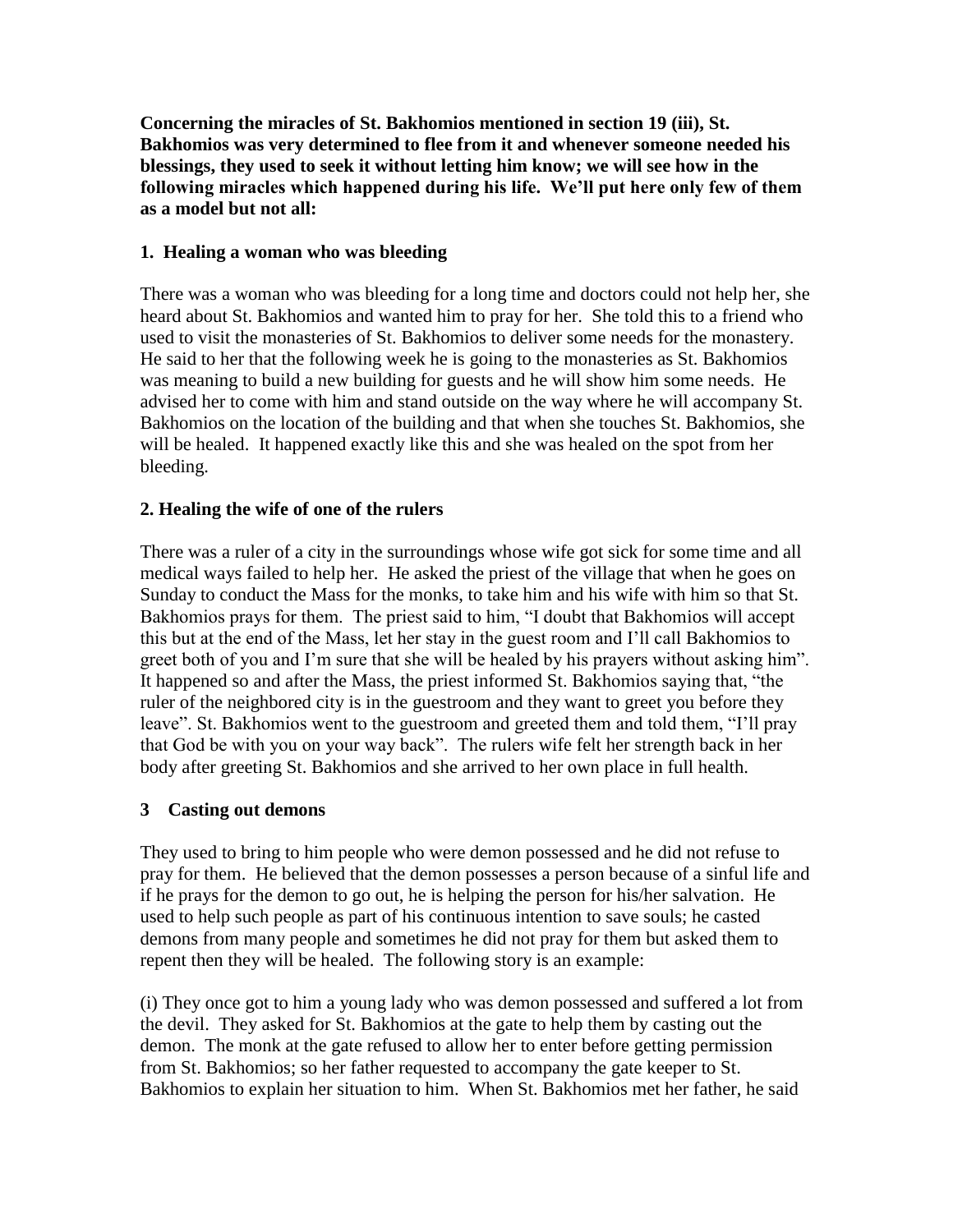to him, "your daughter is not a virgin, she had fallen in sin. Tell her to confess her sins and repent and she will be healed by the grace of our God". The father went back and confronted his daughter with what St. Bakhomios said and she could not deny it. After she repented and confessed, she was healed.

### **4. His power over wild beasts**

Once he was standing taking with some monks in an open area for guidance. He knelt down with them to pray and as he was praying, he felt that there were two snakes between his feet. He was feeling them but he never moved or showed any sign of fear or trouble on his face until he finished his prayer. When he asked for a light, they got him an oil lamp, yet they saw that all the time while he was praying there were two big snakes between his feet however the two snakes could not touch him.

### **5. The power of his prayer**

Once he visited the monastery at the area called "**Thmousons"** and while he was walking in the garden, he stood next to a big fruitful tree for some time as he was feeling something unusual. He kept standing next to it praying until God would reveal to him what this feeling meant. He found out that the new brothers used to come secretly to pick from its fruits and eat off it in addition to the portions allocated to them. During his prayer, he saw a devil on the top of this tree and he knew it was the devil of gluttony which tempts the new brothers to do so. He asked the monk in charge to uproot it but that monk objected claiming, "it is a very old and good strong fruitful tree". St. Bakhomios replied, "leave this matter now and the will of God will be done". He stayed with them for a few days and on the third day, this tree fully withered from its roots and they all marveled about this. When they informed him about it he said to them, "in my prayers my heart was in the understanding that loosing a very big and good tree is not as important as loosing some souls to fall in the sin of gluttony which is much more important to me".

# **28. The Monasteries of St. Bakhomios After His Departure**

St. Bakhomios before his departure knew that the only one who would be able to keep his monastic community the same way is St. Tadros his disciple. He also made this clear to St. Tadros when he held his beard at the last few minutes before his departure and said to him three times, "do not neglect my bones after my departure"; by which he meant indirectly that he will be a leader for the monasteries later on. It happened that when the Abbots of the different monasteries gathered around St. Bakhomios before his departure and asked him about who will lead them after; he appointed Fr. Patronios the Abbot of the monastery **Tsmine** (Tasmine) to be their leader. St. Bakhomios did this in his wisdom for two reasons:

- 1- Because Fr. Patronious was much older in age than St. Tadros his disciple,
- 2- To protect St. Tadros his disciple from devilish temptations remembering what happened during St. Bakhomios' first sickness.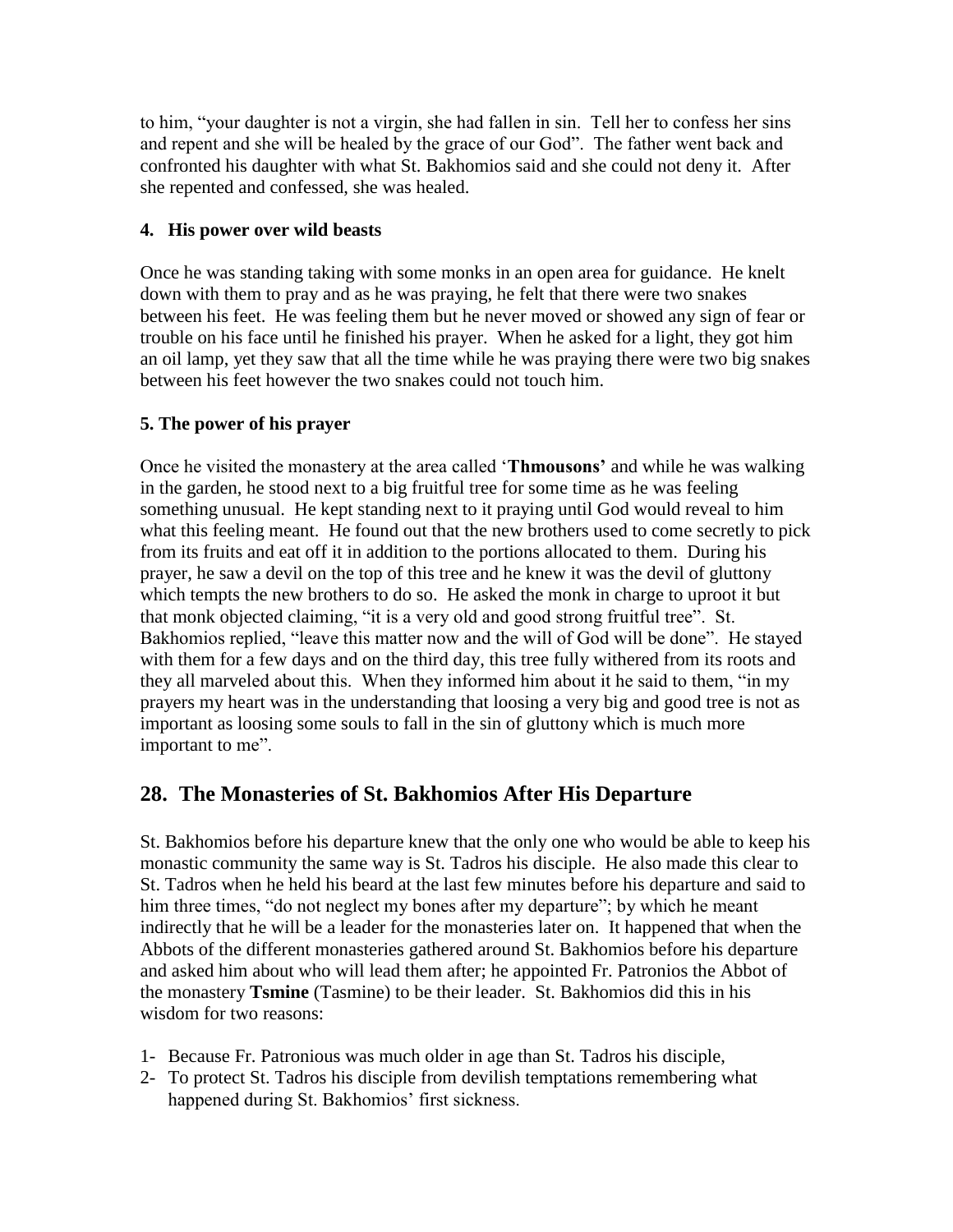It occurred that Fr. Patronios could not handle this great responsibility of leading this big number of monks added that in his old age, he got sick quickly and felt that his departure was at hand. He gathered the Abbots to ask them about whom they wanted to lead them after him. They answered saying, "we know none other but you after Bakhomios, you choose for us". He answered, "during many prayers for this matter, the Lord revealed to me that Abbot Orzesius will be your father in Christ after me". Abbot Orzesius tried to refuse this with many tears, but Fr. Patronios assured him that this was the advice of St. Bakhomios and also by God Himself to be in charge, so he accepted.

Abbot Orzesius could not handle the great responsibility and he used to consult St. Tadros about many matters. St. Tadros used to help him with all humility while fully denying himself and submitting himself to Abbot Orzesius. Eventually one of the Abbots in charge of monasteries started to rebel against Fr. Orzesius and disobeyed the general rules for all the monasteries. This matter troubled Fr. Orzesius and he was worried that this spirit of rebelling will spread in the other monasteries. Fr. Orzesius kept praying in tears for this matter and on one of the nights, the Lord revealed to him in a vision two beds; one of them was very old and almost falling apart and the other one is new and strong. He saw St. Bakhomios telling him, "don"t be troubled this old bed refers to you and the new one refers to Tadros, as he will be the new leader who can get the monasteries of community back to unity".

In the morning Fr. Orzesius gathered all the Abbots of the different monasteries and told them that he is not able to lead the monasteries and it is his own will and the will of God to chose someone else. He firstly asked them if they had anyone in mind to choose but they left it to him to appoint the one whom he sees fitting. He told them that, "you all know that Tadros, the disciple of our father Bakhomios was always a leader and in charge of all matters during the life of our father Bakhomios". All the Abbots agreed gladly for this matter and they called Tadros. When St. Tadros heard this, he begged them in tears to leave him away from it but when Fr Orzesius told him abbot the vision, St. Tadros accepted as he could not resist the will of God.

With the Grace of God and with St. Tadros' very wise and sweet conduct, he was able to return all the monasteries of the Bakhomian community back to normal, exactly how it was in the life of St. Bakhomios. After his departure the leadership weakened again, the monasteries separated from each other and each monastery carried on its own full administration. The monasteries were located in desert areas away from different means of providence and because of the separation that happened; by the end of the fifth century most of the monks moved form the Bakhomian monasteries to other monasteries close by in different areas. Very soon after this, all the monasteries of St. Bakhomios became desolate and there were no monks carrying the name of St. Bakhomios anymore.

As we mentioned in the introduction, this status of the Bakhomian monasticism remained unknown to the people until the time of his Holiness Pope Shenouda III and the renovation of St. Bakhomios' monastery in Edfo Upper Egypt.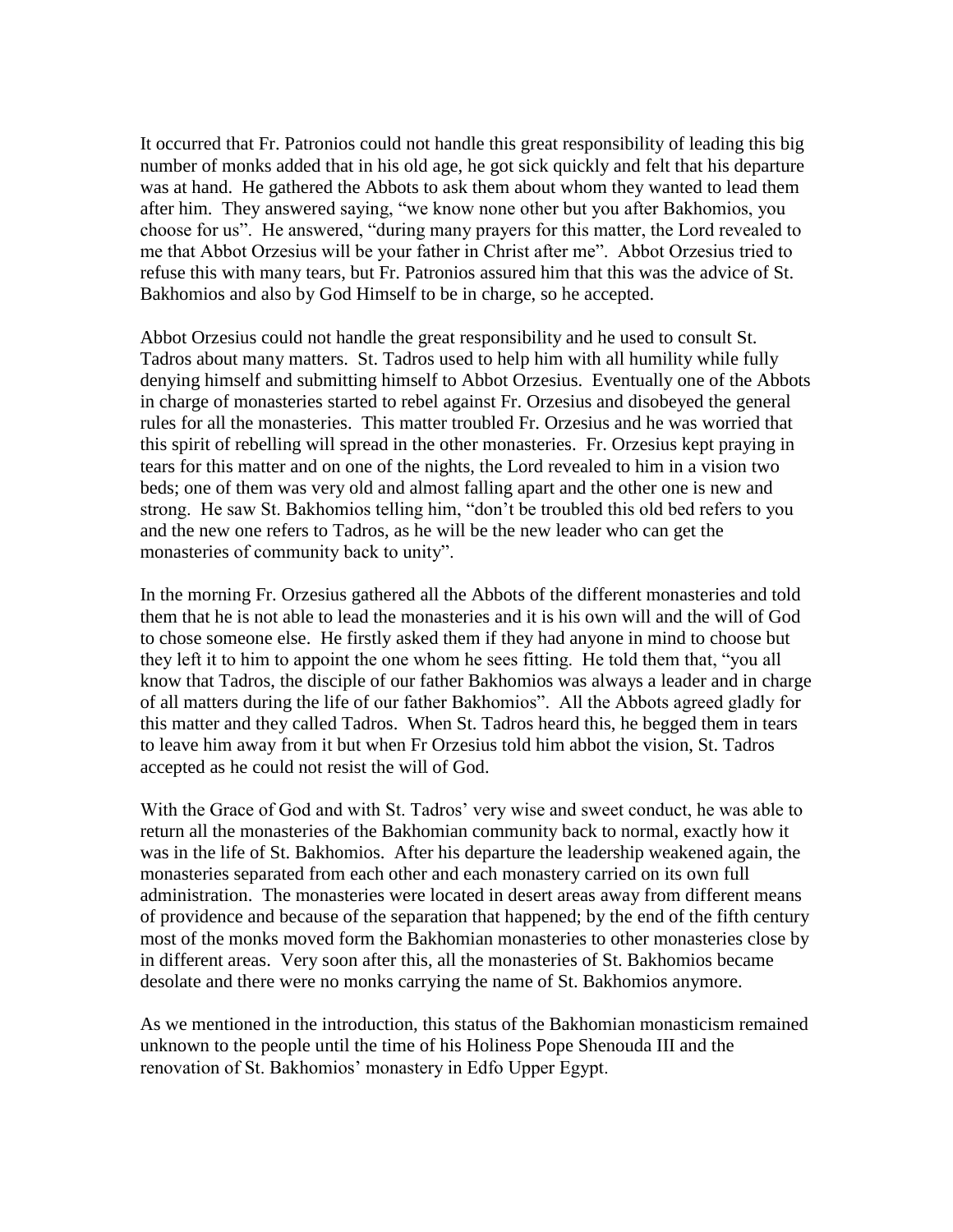# **29. A Model Of Some Miracles During The Renovation Of St. Bakhomios" Monastery At Edfo, Upper Egypt**

#### **"***God is Glorified in His saints and is admired by all those who believe" (2Thess 1:10).*

**Since the beginning of the renovation of St. Bakhomios" monastery in Edfo which started on the 22nd Nov 1976, I have been an eyewitness to many miracles and many people told me about miracles for the great St. Bakhomios in their lives. For the limitation of this booklet, I will mention here a few miracles which I personally witnessed during the renovations of St. Bakhomios" monastery at Edfo.**

#### **(i) The bricks**

The condition of the monastery before renovation was not promising with anything but with the surety of our Lords Grace, we always have in mind that *"I can do all things through Christ who strengthens us"*. Before renovation, there was nothing but only a very old Church; its walls were full of cracks and there was a very old room which was almost falling apart in which they used to make the Holy Bread for the Masses. The monastery was closed all year long and only opened during the four weeks before the birth of Christ and another four weeks before the Resurrection of our Lord. It was the custom that a priest from the villages around, comes with some people on the Saturday nights of those eight weeks. They stay there overnight and in the morning they pray the Mass and go. They used to use the Church for eating, sleeping, and in the morning they pray the Mass and go as there was no other place in the whole area except the Church. There were three deacons from the village in Edfo who were in charge of the needs of this old monastery. They agreed with a muslim person of the surrounding area to sell them ten thousand bricks for fifteen hundred Egyptian pounds. They started paying him the money but did not receive the bricks. When I was aware about it after arrival to stay in the monastery for renovation, I kept contacting this man begging him to send the bricks but he never did and he used to avoid meeting me. Once in the early morning, I went to his place knocked on his door to see him and ask about the bricks. He kept swearing and claiming that he will give us nothing. I went back to the monastery and there was an old icon for St. Bakhomios. I stood next to it and asked him to do something as it is his money that has been paid to that man. The next day at 6:00am I was shocked when I heard someone knocking on the door of the monastery in a very strange manner. When I opened, It was this very man and his face was expressing terrible fear and trouble and he said to me, "you will receive your bricks in three days". I questioned what happened for this 180 degree change, he said to me, "at night after the day I left his place, St. Bakhomios appeared to him in a dream, stood on the top of his bed with a stick and was putting his stick on his neck saying to me, if you do not deliver the bricks to my monastery, you and your children will die". The man expressed many apologies of his swearing and he sent the bricks on the third day.

#### **(ii) The Scorpions**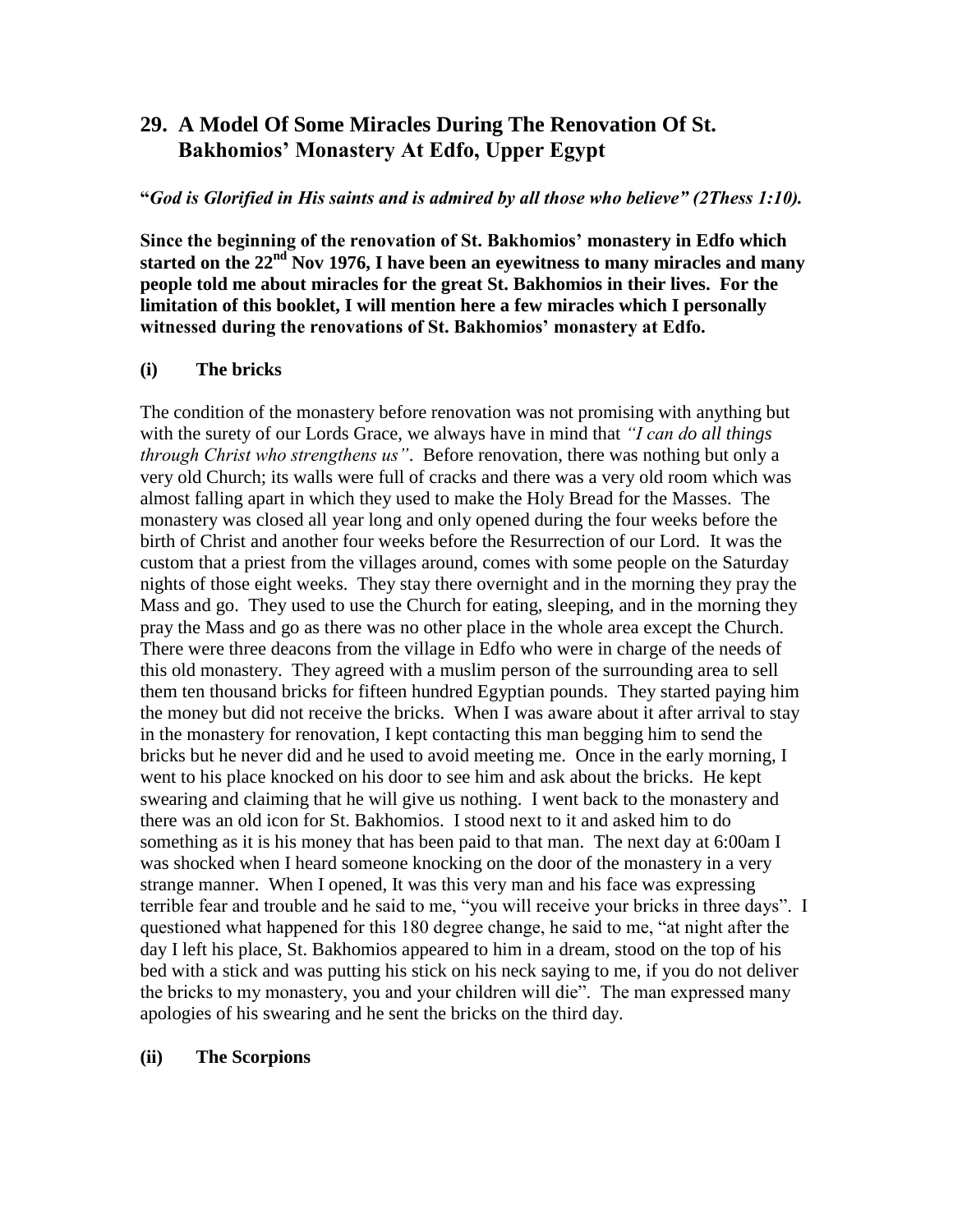The area where the monastery was and especially after being left desolate for hundreds of years there were a lot of scorpions. I noticed that the scorpions do not touch those who are coming in faith to serve or do something but those who were coming with a different heart, those were hurt by the scorpions. The following stories are examples:

- (a) We started the renovations gradually and slowly according to financial state. Because the monastery was a bit far from the city Edfo, we used to store some food items which could stay long like onions. We had an amount of onions that were stored on the roof and we needed to move it to a store which we built. We learned from life in this area that when onion are stored in big amounts, it is a great ability for scorpions to be hidden in between. One of the schoolboys was carrying the onions from the roof down to the store using a basket. After he came down carrying the basket, he unloaded it and felt that there was something moving around his armpit area underneath his clothes, he thought it was some of the skin of the onion which went in (their custom for schoolboys was to be dressed in long large sleeve garments). After he unloaded, he pushed his arm down to drop the onion skins but he was shocked that a big scorpion fell from his arm and did not hurt him, while it is well know that just the scorpion gets in contact with any skin, it stings with it"s poisoned tail on the spot and its sting is deadly and kills you in less than an hour. The more amazing thing is that when it dropped on the ground, it did not jump to attack as scorpions usually do but it was being still until we killed it.
- (b) While building some of the buildings, we used clay which was done in a special way replacing the cement. In this we make a big circle of the clay full of wheat straws, fill it with water and leave it for a full week. This is so that it becomes very sticky so we can build and stick them together. The majority of the laborers in this area were muslims. Once after the start of work with one hour, the labor who was appointed to be inside the circle of the clay to build for the builders cried out, "I have been stung by a scorpion" (it is also well known that the scorpions never come to a place near water). I quickly gave him an injection against the poison and put him to sleep. After two hours, I heard some very loud knocking on the door of my area. I went out and it was this muslim labor, just he saw me he kept bowing down saying, "please forgive me". I asked about what had happened and he answered, "on my way to the monastery in the morning, I was meaning to delay the work as I wasn"t happy that the monastery is quickly growing. I was coming with the intention that after I start with one hour to claim sick and stop the work, as you can"t hire any labor after the start of the working day, a big scorpion jumped out from the water and stung me. After you gave me the injection and I slept, St. Bakhomios appeared to me in the dream and said, "who tries to stumble to work in my place will suffer more than this".

### **(iii) The Cement**

Later on the years we tried to use the cement in constructing a new building with bricks. It was a period of great shortage of cement in Egypt and at the end of one of the days, the bricklayer said to me "it is only one bag of cement left which will not help the laborers to work for more than one hour". He gave me two options: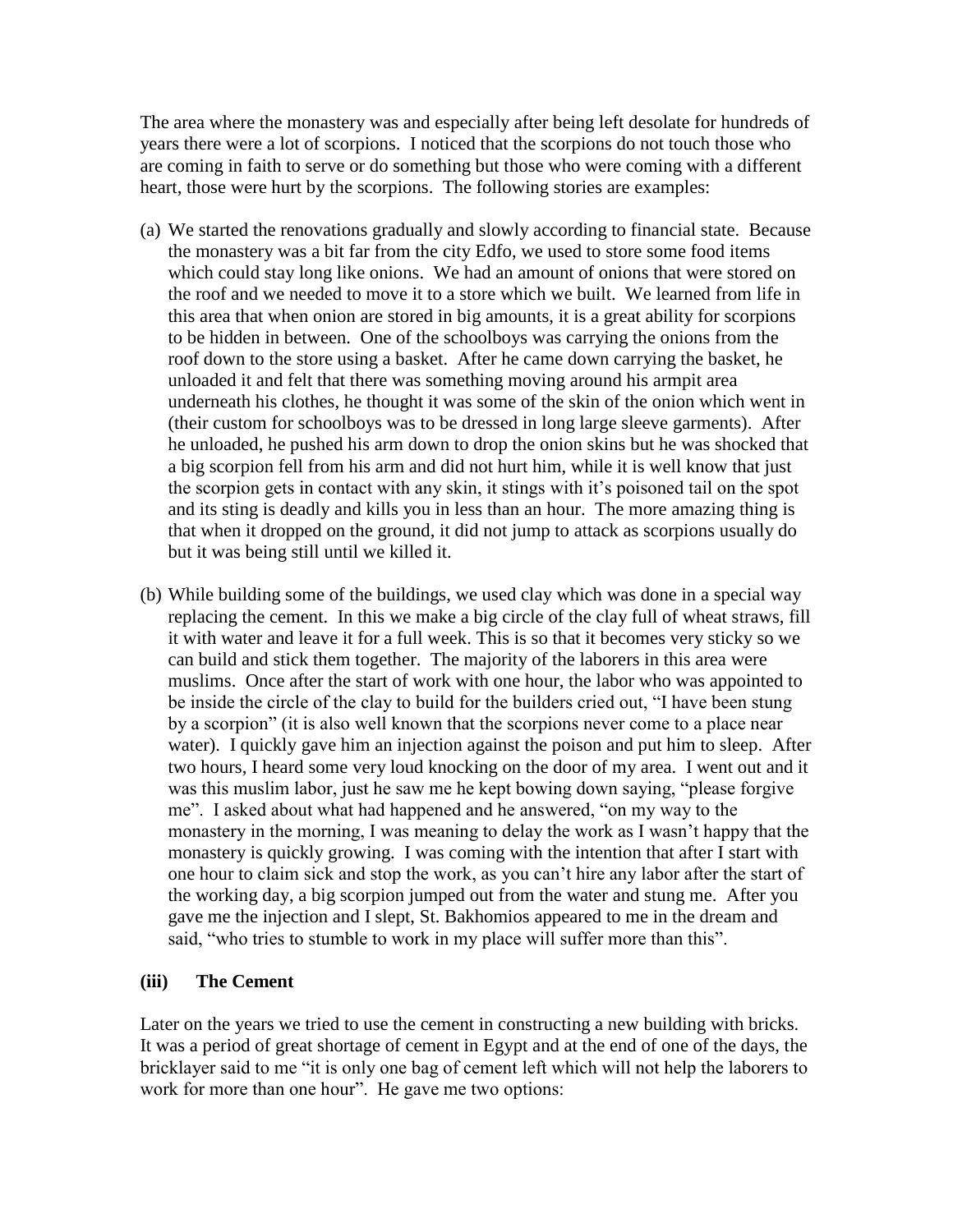- If he tells me to come and there is no cement, i have to pay him or

It is better for him to go to work for another job that he doesn't waste the day. I knew that there was no way to buy the cement as the day had already gone and also if he goes to the other job, it will be hard to bring him back because to finished what he started will take weeks. I felt in my heart to tell him to come the next day believing that God will do something. After he finished and left, I went to the Church of the monastery and prayed to God saying, "God You know that I am stuck and we have no refuge but You in different situations". I made my prayer through the intercessions of St. Bakhomios asking him to do something about it. One hour later, I heard the sound of a big truck parking in front of the monastery which was very strange as the road leading to the monastery was a narrow and a dirt track. The driver was asking about me and he said that a person called him to carry a load and as he went he took him to a big store and loaded five tones of cement and told him to deliver it to me in the morning in the monastery and also paid him the money. I asked him about the name of this person and he didn"t know. When the bricklayer came the next day he couldn"t believe his eyes on the big amount of cement.

#### **(iv) The four wheel car**

In the very beginning of renovations and after a while, it was a big effort to have a wooden carriage which was pulled by a donkey to help in the work. The monastery was located on the bottom of a very high mountain and the full area was very rocky. For us to extend and have new buildings it is very hard to cut the rock and level the area to build on it. The rocks would help us in some buildings with new extensions however it was difficult as those wooden donkey pulled cars cannot move in such an area. Once I was standing in the work area and in my heart I was thinking that if God helps us with a (Jeep) car which is very much like the four-wheel drive we could be able to achieve the work we need. After two hours a Coptic member came greeting me with a friend of his and he introduced this friend to me who was a muslim builder from a city about sixty kilometers far from the monastery. After guesting them this muslim builder said to me, "I want to talk to you in private". He said to me that he was stuck in a big problem in work and was complaining to his Christian friend who said to him, "ask St. Bakhomios to help you as his intercessions are powerful. At first he said to himself, "what would a man who died in the fourth century do to me" and as the problem was getting worse, he started to pray in his heart, seeking the help of St. Bakhomios. In one week the problem was solved in a way he didn"t expect and then he continued saying, "I had a jeep car which I use in my work, I"m willing to give it to the monastery to help in your work and please always remember me in your prayers".

### **29. Some Sayings Of St. Bakhomios**

1. This is the work of the devil to firstly make the person empty with the grace of God by keeping him/her away from the spiritual food. This will result in the Holy Spirit being inside the person but not working with him/her. Accordingly, the devil will have authority over the body of that person and make him/her move with lustful desires, overwhelming his/her body like the fire over some dry straw. When the devil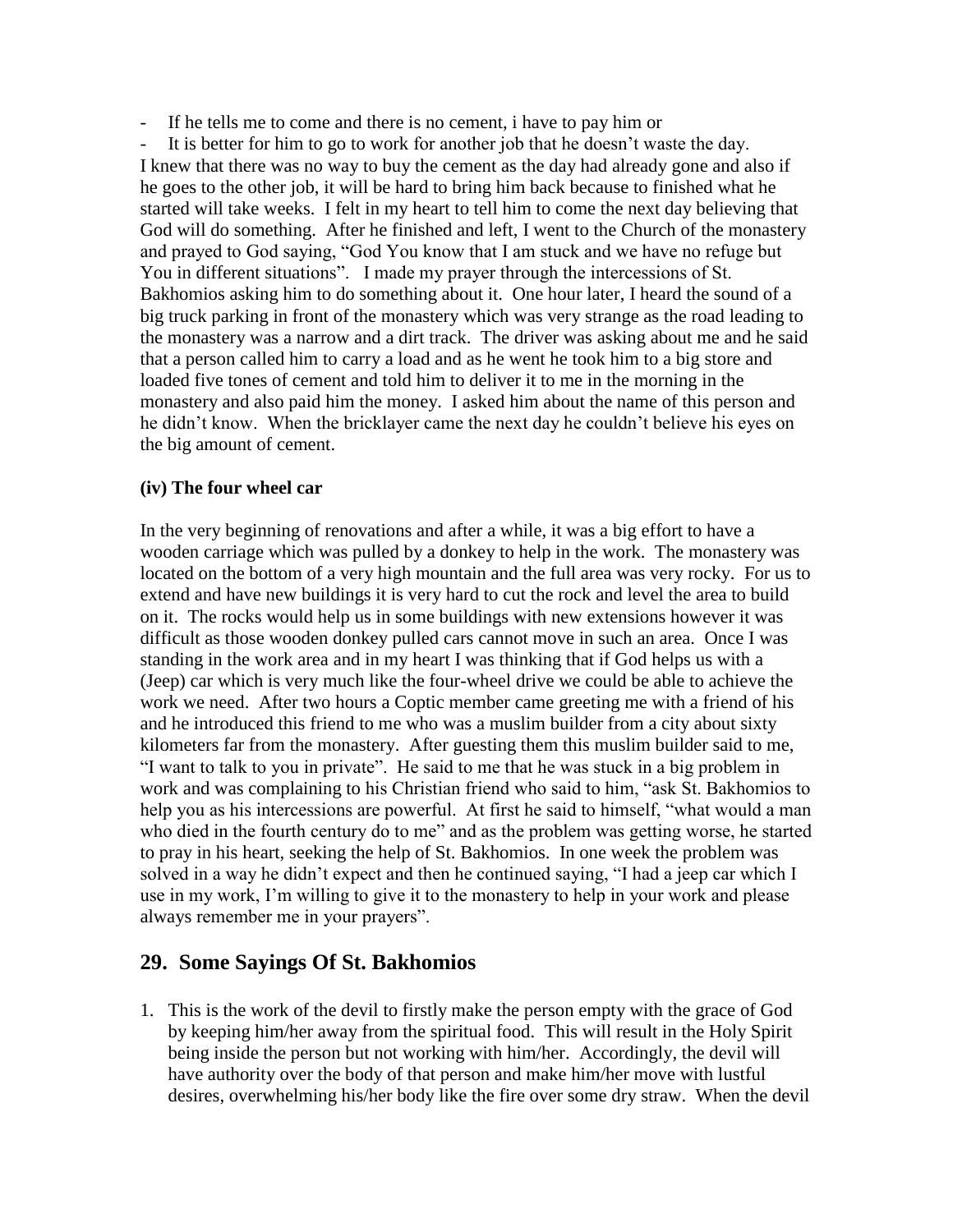is sure that this person is continuously in his/her spiritual slackness and not trying to help him/herself, he keeps him/her dragging like this and suddenly attacks him/her and makes him/her fall in terrible sins.

My children, do your utmost in your struggle to flee the lustful desires and work hard to achieve the purity of heart.

2. In St. Paul"s letter to the Hebrews he said, *"we have become partners with Christ in His sufferings"* (3:14) and also said*, "let us put the utmost effort to achieve our hope"* (10:23). He continued saying, *"my wish is that everyone of you shows the greatest struggle up to the end to reach our hope"* (6:11).

The person who struggles for Heaven needs to firstly practice controlling his/her stomach. It is obvious that the desires of the stomach is the worst of all desires as the person whose stomach is always full, it becomes a field for all other lusts and desires. The full stomach makes the body heavy as well as lazy and not able to practice different spiritual tasks. Continuous laziness in such a person"s life makes his/her mind and senses a laboratory for all-bad thoughts, intentions and acts.

- 3. We should always study the Word of God, keep our continuos prayers while feeding our souls continuously with the grace of the Holy sacraments and walking all the time under spiritual guidance. The person who is empty from this grace, his/her body will become like a desolate house which eventually becomes full of scorpions, snakes and different such things. By this I mean that those hurtful creatures are symbols to the different sins in which it cannot dwell in the persons body, unless it is empty from the grace of God.
- 4. Make for yourself a very strong watchful guard on the words which come out from your mouth. We know that we"ll give an account for every single word which comes from our mouth, even if it were an idle word as the Lord taught us. The loose mouth with much talking is an open gate to the evil birds to devour the seeds of the Word of God that is sown in his/her heart. Every time you open your mouth to talk, remember that you will stand before the Just Judge to give an account for what you are saying.
- 5. *"Whoever secretly slanders his neighbour, him I will destroy"; the one who has a haughty look and a proud heart, him I will not endure"* (Psalm 101:5). We should be cautious not only from the words which we say but also about what we hear from others such as gossiping about others. When we hear bad gossip about others, even if we did not answer back with words sharing with them; but it occurs that we judge them within ourselves which means that we talk badly about them inside ourselves. That is what the prophet means by "he who secretly slander his neighbour".

 We should be very careful from what we say and hear because everything will be brought openly to judgement in the last day as the Lord said, *"what you say in the ear in the inner places will be said allowed on the house tops".*